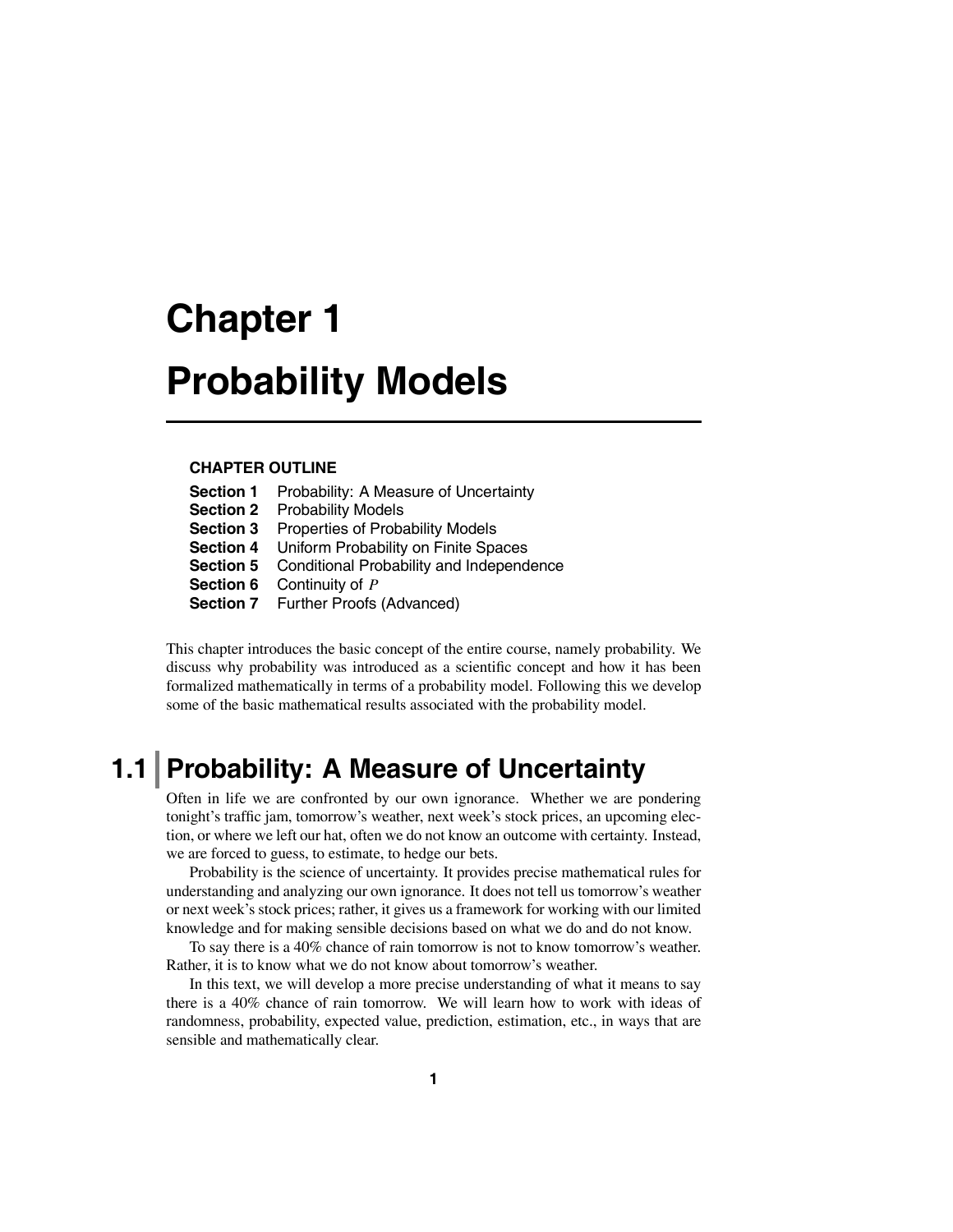There are also other sources of randomness besides uncertainty. For example, computers often use *pseudorandom numbers* to make games fun, simulations accurate, and searches efficient. Also, according to the modern theory of quantum mechanics, the makeup of atomic matter is in some sense *truly* random. All such sources of randomness can be studied using the techniques of this text.

Another way of thinking about probability is in terms of *relative frequency*. For example, to say a coin has a 50% chance of coming up heads can be interpreted as saying that, if we flipped the coin many, many times, then approximately half of the time it would come up heads. This interpretation has some limitations. In many cases (such as tomorrow's weather or next week's stock prices), it is impossible to repeat the experiment many, many times. Furthermore, what precisely does "approximately" mean in this case? However, despite these limitations, the relative frequency interpretation is a useful way to think of probabilities and to develop intuition about them.

Uncertainty has been with us forever, of course, but the mathematical theory of probability originated in the seventeenth century. In 1654, the Paris gambler Le Chevalier de Méré asked Blaise Pascal about certain probabilities that arose in gambling (such as, if a game of chance is interrupted in the middle, what is the probability that each player would have won had the game continued?). Pascal was intrigued and corresponded with the great mathematician and lawyer Pierre de Fermat about these questions. Pascal later wrote the book *Traité du Triangle Arithmetique*, discussing binomial coefficients (Pascal's triangle) and the binomial probability distribution.

At the beginning of the twentieth century, Russians such as Andrei Andreyevich Markov, Andrey Nikolayevich Kolmogorov, and Pafnuty L. Chebyshev (and American Norbert Wiener) developed a more formal mathematical theory of probability. In the 1950s, Americans William Feller and Joe Doob wrote important books about the mathematics of probability theory. They popularized the subject in the western world, both as an important area of pure mathematics and as having important applications in physics, chemistry, and later in computer science, economics, and finance.

### **1.1.1 Why Do We Need Probability Theory?**

Probability theory comes up very often in our daily lives. We offer a few examples here.

Suppose you are considering buying a "Lotto 6/49" lottery ticket. In this lottery, you are to pick six distinct integers between 1 and 49. Another six distinct integers between 1 and 49 are then selected at random by the lottery company. If the two sets of six integers are identical, then you win the jackpot.

After mastering Section 1.4, you will know how to calculate that the probability of the two sets matching is equal to one chance in 13,983,816. That is, it is about 14 million times more likely that you will not win the jackpot than that you will. (These are not very good odds!)

Suppose the lottery tickets cost \$1 each. After mastering expected values in Chapter 3, you will know that you should not even *consider* buying a lottery ticket unless the jackpot is more than \$14 million (which it usually is not). Furthermore, if the jackpot is ever more than \$14 million, then likely many other people will buy lottery tickets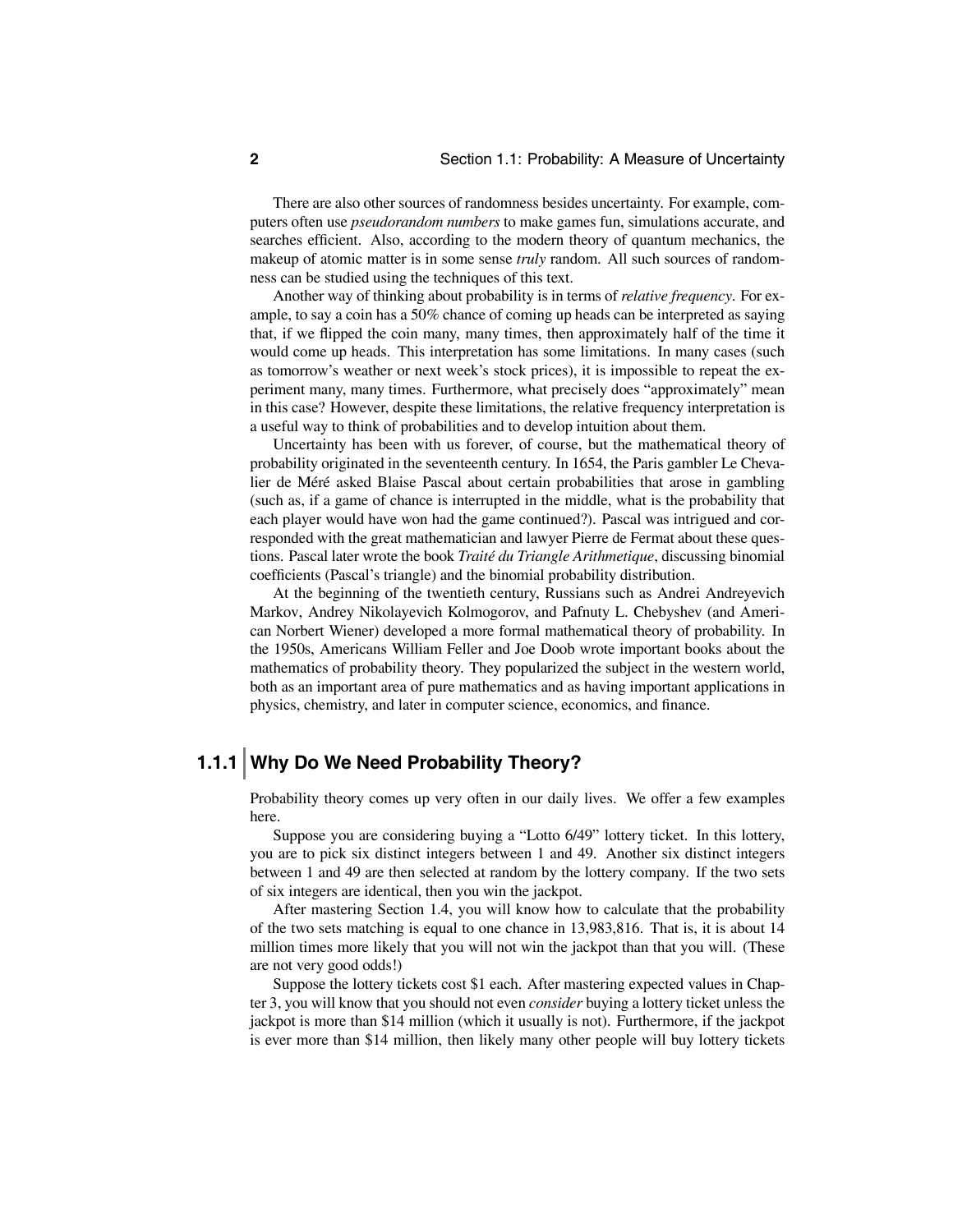that week, leading to a larger probability that you will have to *share* the jackpot with other winners even if you do win — so it is probably not in your favor to buy a lottery ticket even then.

Suppose instead that a "friend" offers you a bet. He has three cards, one red on both sides, one black on both sides, and one red on one side and black on the other. He mixes the three cards in a hat, picks one at random, and places it flat on the table with only one side showing. Suppose that one side is red. He then offers to bet his \$4 against your \$3 that the other side of the card is also red.

At first you might think it sounds like the probability that the other side is also red is 50%; thus a good bet. However, after mastering conditional probability (Section 1.5), you will know that, conditional on one side being red, the conditional probability that the other side is also red is equal to 2/3. So, by the theory of expected values (Chapter 3), you will know that you should not accept your "friend's" bet.

Finally, suppose your "friend" suggests that you flip a coin one thousand times. Your "friend" says that if the coin comes up heads at least six hundred times, then he will pay you \$100; otherwise, you have to pay him just \$1.

At first you might think that, while 500 heads is the most likely, there is still a *reasonable* chance that 600 heads will appear — at least good enough to justify accepting your friend's \$100 to \$1 bet. However, after mastering the laws of large numbers (Chapter 4), you will know that as the number of coin flips gets large, it becomes more and more likely that the number of heads is very close to half of the total number of coin flips. In fact, in this case, there is less than one chance in ten billion of getting more than 600 heads! Therefore, you should not accept this bet, either.

As these examples show, a good understanding of probability theory will allow you to correctly assess probabilities in everyday situations, which will in turn allow you to make wiser decisions. It might even save you money!

Probability theory also plays a key role in many important applications of science and technology. For example, the design of a nuclear reactor must be such that the escape of radioactivity into the environment is an extremely rare event. Of course, we would like to say that it is categorically impossible for this to ever happen, but reactors are complicated systems, built up from many interconnected subsystems, each of which we know will fail to function properly at some time. Furthermore, we can never definitely say that a natural event like an earthquake cannot occur that would damage the reactor sufficiently to allow an emission. The best we can do is try to quantify our uncertainty concerning the failures of reactor components or the occurrence of natural events that would lead to such an event. This is where probability enters the picture. Using probability as a tool to deal with the uncertainties, the reactor can be designed to ensure that an unacceptable emission has an extremely small probability — say, once in a billion years — of occurring.

The gambling and nuclear reactor examples deal essentially with the concept of *risk* — the risk of losing money, the risk of being exposed to an injurious level of radioactivity, etc. In fact, we are exposed to risk all the time. When we ride in a car, or take an airplane flight, or even walk down the street, we are exposed to risk. We know that the risk of injury in such circumstances is never zero, yet we still engage in these activities. This is because we intuitively realize that the probability of an accident occurring is extremely low.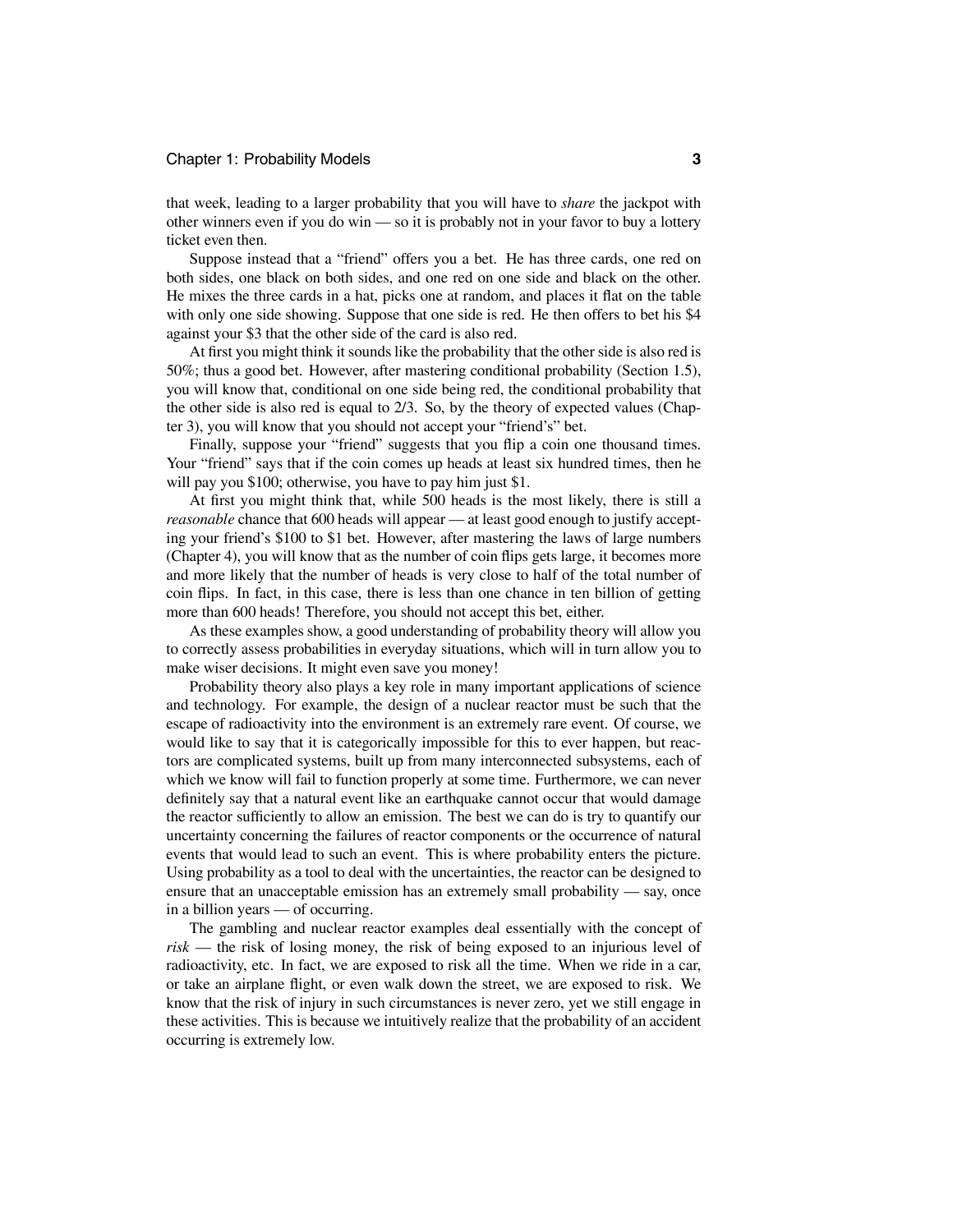So we are using probability every day in our lives to assess risk. As the problems we face, individually or collectively, become more complicated, we need to refine and develop our rough, intuitive ideas about probability to form a clear and precise approach. This is why probability theory has been developed as a subject. In fact, the insurance industry has been developed to help us cope with risk. Probability is the tool used to determine what you pay to reduce your risk or to compensate you or your family in case of a personal injury.

#### **Summary of Section 1.1**

- Probability theory provides us with a precise understanding of uncertainty.
- This understanding can help us make predictions, make better decisions, assess risk, and even make money.

#### **DISCUSSION TOPICS**

**1.1.1** Do you think that tomorrow's weather and next week's stock prices are "really" random, or is this just a convenient way to discuss and analyze them?

**1.1.2** Do you think it is possible for probabilities to depend on who is observing them, or at what time?

**1.1.3** Do you find it surprising that probability theory was not discussed as a mathematical subject until the seventeenth century? Why or why not?

**1.1.4** In what ways is probability important for such subjects as physics, computer science, and finance? Explain.

**1.1.5** What are examples from your own life where thinking about probabilities did save — or could have saved — you money or helped you to make a better decision? (List as many as you can.)

**1.1.6** Probabilities are often depicted in popular movies and television programs. List as many examples as you can. Do you think the probabilities were portrayed there in a "reasonable" way?

# **1.2 Probability Models**

A formal definition of probability begins with a *sample space*, often written *S*. This sample space is any set that lists all possible *outcomes* (or, *responses*) of some unknown experiment or situation. For example, perhaps

```
S = \{ \text{rain}, \text{ snow}, \text{ clear} \}
```
when predicting tomorrow's weather. Or perhaps *S* is the set of all positive real numbers, when predicting next week's stock price. The point is, *S* can be any set at all, even an infinite set. We usually write *s* for an element of *S*, so that  $s \in S$ . Note that *S* describes only those things that we are interested in; if we are studying weather, then rain and snow are in *S*, but tomorrow's stock prices are not.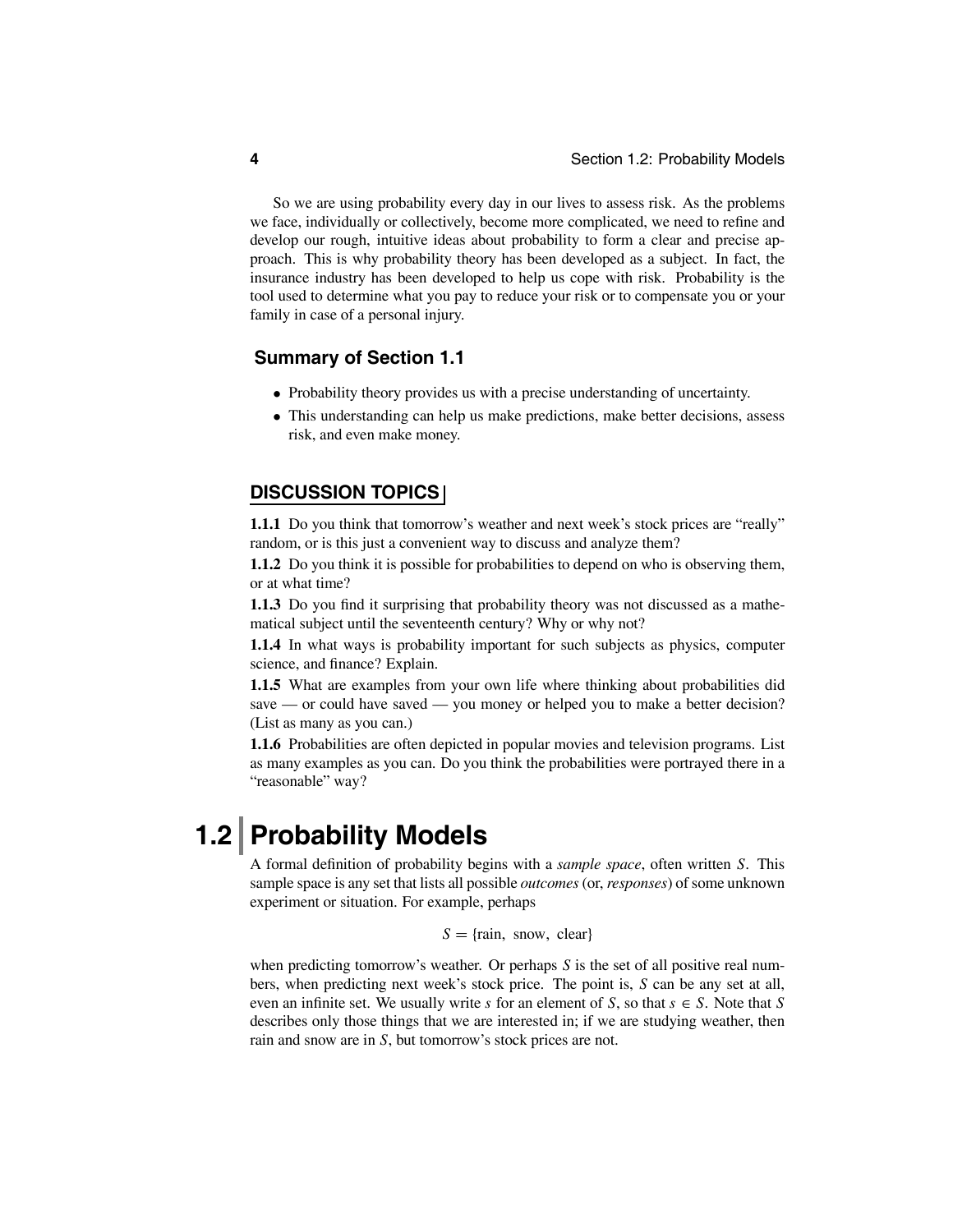A probability model also requires a collection of *events*, which are subsets of *S* to which probabilities can be assigned. For the above weather example, the subsets {rain}, {snow}, {rain, snow}, {rain, clear}, {rain, snow, clear}, and even the empty set  $\emptyset = \{\}$ , are all examples of subsets of *S* that could be events. Note that here the comma means "or"; thus, {rain, snow} is the event that it will rain *or* snow. We will generally assume that *all* subsets of *S* are events. (In fact, in complicated situations there are some technical restrictions on what subsets can or cannot be events, according to the mathematical subject of measure theory. But we will not concern ourselves with such technicalities here.)

Finally, and most importantly, a probability model requires a *probability measure*, usually written *P*. This probability measure must assign, to each event *A*, a probability *P*(*A*). We require the following properties:

- 1. *P*(*A*) is always a nonnegative real number, between 0 and 1 inclusive.
- 2.  $P(\emptyset) = 0$ , i.e., if *A* is the empty set  $\emptyset$ , then  $P(A) = 0$ .
- 3.  $P(S) = 1$ , i.e., if *A* is the entire sample space *S*, then  $P(A) = 1$ .
- 4. *P* is *(countably) additive*, meaning that if *A*1, *A*2,... is a finite or countable sequence of disjoint events, then

$$
P(A_1 \cup A_2 \cup \dots) = P(A_1) + P(A_2) + \dots
$$
 (1.2.1)

The first of these properties says that we shall measure all probabilities on a scale from 0 to 1, where 0 means impossible and 1 (or 100%) means certain. The second property says the probability that *nothing* happens is 0; in other words, it is impossible that *no* outcome will occur. The third property says the probability that *something* happens is 1; in other words, it is certain that *some* outcome must occur.

The fourth property is the most subtle. It says that we can calculate probabilities of complicated events by adding up the probabilities of smaller events, provided those smaller events are *disjoint* and together contain the entire complicated event. Note that events are *disjoint* if they contain no outcomes in common. For example, {rain} and {snow, clear} are disjoint, whereas {rain} and {rain, clear} are not disjoint. (We are assuming for simplicity that it cannot both rain *and* snow tomorrow.) Thus, we should have  $P({\text{rain}}) + P({\text{snow, clear}}) = P({\text{rain, snow, clear}})$ , but do *not* expect to have  $P({\text{rain}}) + P({\text{rain, clear}}) = P({\text{rain, rain, clear}})$  (the latter being the same as  $P(\{\text{rain}, \text{clear}\})$ ).

We now formalize the definition of a probability model.

**Definition 1.2.1** A *probability model* consists of a nonempty set called the sample space *S*; a collection of events that are subsets of *S*; and a probability measure *P* assigning a probability between 0 and 1 to each event, with  $P(\emptyset) = 0$  and  $P(S) = 1$ and with *P* additive as in (1.2.1).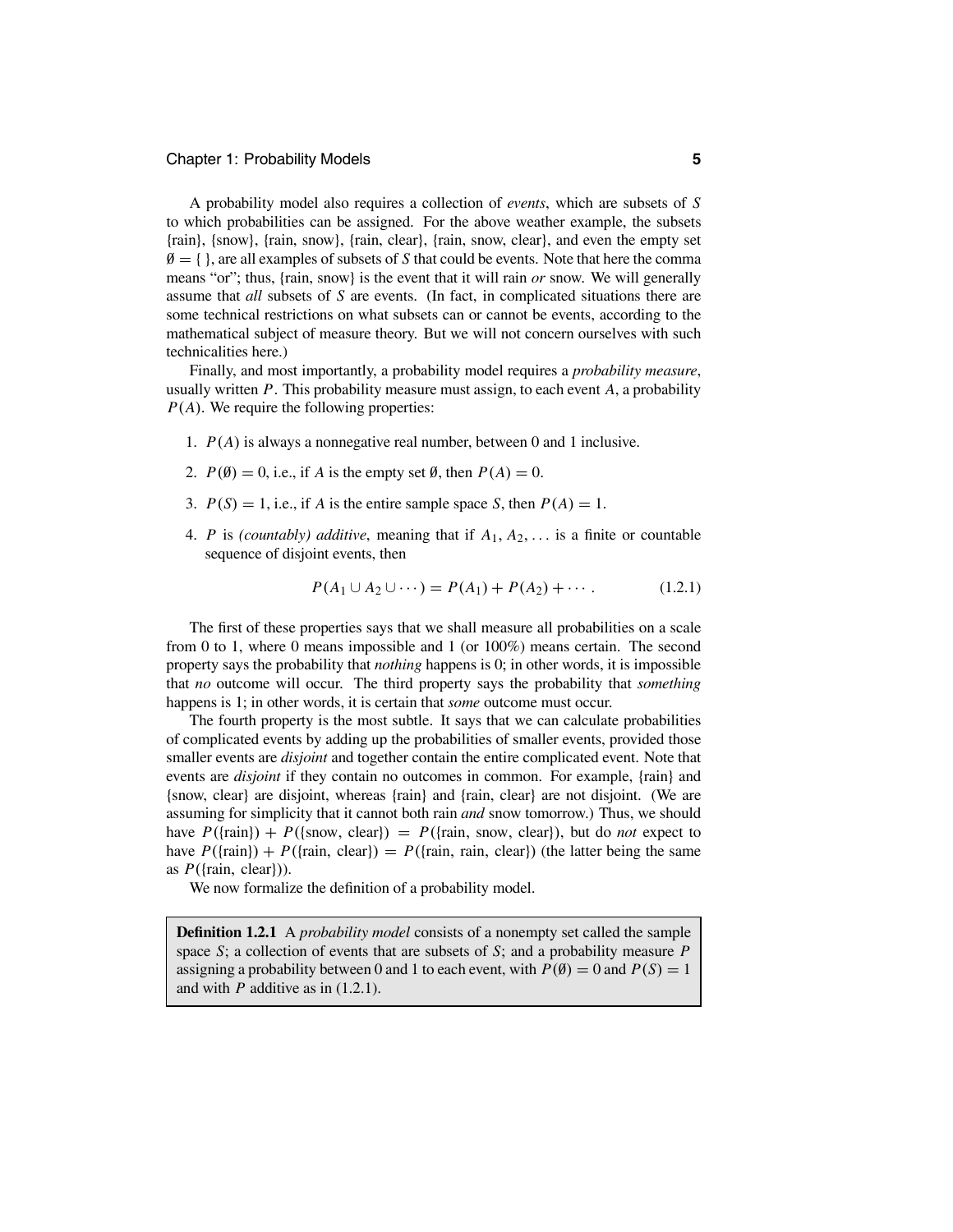#### **EXAMPLE 1.2.1**

Consider again the weather example, with  $S = \{ \text{rain}, \text{snow}, \text{clear} \}$ . Suppose that the probability of rain is 40%, the probability of snow is 15%, and the probability of a clear day is 45%. We can express this as  $P({\text{train}}) = 0.40$ ,  $P({\text{snow}}) = 0.15$ , and  $P({\text{clear}}) = 0.45.$ 

For this example, of course  $P(\emptyset) = 0$ , i.e., it is impossible that *nothing* will happen tomorrow. Also  $P({\text{rain, snow, clear}}) = 1$ , because we are assuming that exactly *one* of rain, snow, or clear must occur tomorrow. (To be more realistic, we might say that we are predicting the weather at exactly 11:00 A.M. tomorrow.) Now, what is the probability that it will rain *or* snow tomorrow? Well, by the additivity property, we see that

 $P({\text{train}, snow}) = P({\text{train}}) + P({\text{snow}}) = 0.40 + 0.15 = 0.55.$ 

We thus conclude that, as expected, there is a 55% chance of rain *or* snow tomorrow.

#### **EXAMPLE 1.2.2**

Suppose your candidate has a 60% chance of winning an election in progress. Then  $S = \{win, lose\}$ , with  $P(\text{win}) = 0.6$  and  $P(\text{lose}) = 0.4$ . Note that  $P(\text{win}) + P(\text{lose}) = 0$  $1.1$ 

#### **EXAMPLE 1.2.3**

Suppose we flip a fair coin, which can come up either heads (*H*) or tails (*T*) with equal probability. Then  $S = \{H, T\}$ , with  $P(H) = P(T) = 0.5$ . Of course,  $P(H) + P(T) =$  $1.1$ 

#### **EXAMPLE 1.2.4**

Suppose we flip three fair coins in a row and keep track of the sequence of heads and tails that result. Then

 $S = \{HHH, HHT, HTH, HTT, THH, THT, TTH, TTT\}.$ 

Furthermore, each of these eight outcomes is equally likely. Thus,  $P(HHH) = 1/8$ ,  $P(TTT) = 1/8$ , etc. Also, the probability that the first coin is heads *and* the second coin is tails, but the third coin can be anything, is equal to the sum of the probabilities of the events *HTH* and *HTT*, i.e.,  $P(HTH) + P(HTT) = 1/8 + 1/8 = 1/4$ .

#### **EXAMPLE 1.2.5**

Suppose we flip three fair coins in a row but care only about the number of heads that result. Then  $S = \{0, 1, 2, 3\}$ . However, the probabilities of these four outcomes are *not* all equally likely; we will see later that in fact  $P(0) = P(3) = 1/8$ , while  $P(1) = P(2) = 3/8.$ 

We note that it is possible to define probability models on more complicated (e.g., uncountably infinite) sample spaces as well.

#### **EXAMPLE 1.2.6**

Suppose that  $S = \{0, 1\}$  is the unit interval. We can define a probability measure P on *S* by saying that

$$
P([a, b]) = b - a
$$
, whenever  $0 \le a \le b \le 1$ . (1.2.2)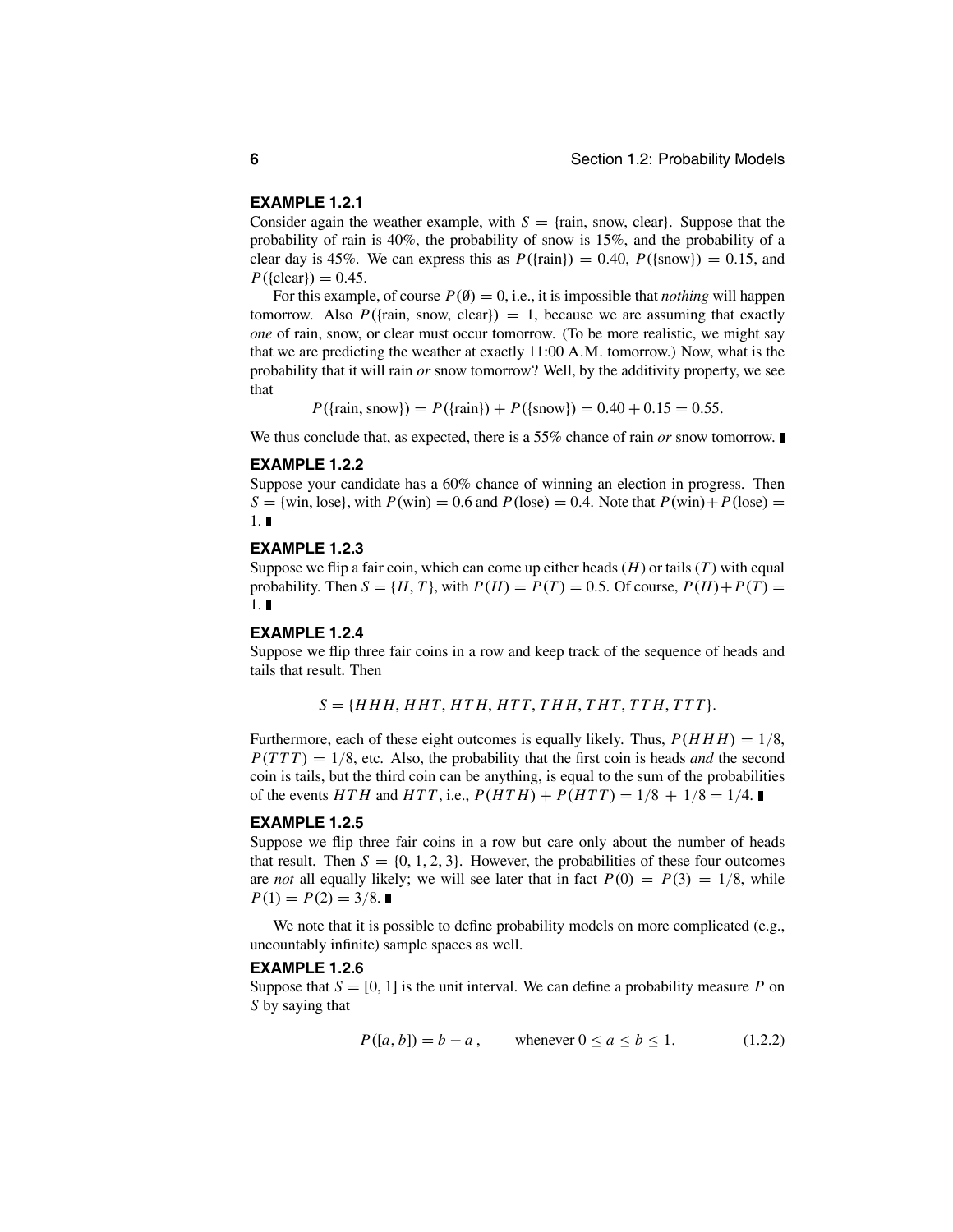In words, for any<sup>1</sup> subinterval [a, b] of [0, 1], the probability of the interval is simply the *length* of that interval. This example is called the *uniform distribution on* [0, 1]. The uniform distribution is just the first of many distributions on uncountable state spaces. Many further examples will be given in Chapter 2.

### **1.2.1 Venn Diagrams and Subsets**

*Venn diagrams* provide a very useful graphical method for depicting the sample space *S* and subsets of it. For example, in Figure 1.2.1 we have a Venn diagram showing the subset  $A \subset S$  and the *complement* 

$$
A^c = \{s : s \notin A\}
$$

of *A*. The rectangle denotes the entire sample space *S*. The circle (and its interior) denotes the subset *<sup>A</sup>*; the region outside the circle, but inside *<sup>S</sup>*, denotes *<sup>A</sup>c*.



Figure 1.2.1: Venn diagram of the subsets *A* and *A<sup>c</sup>* of the sample space *S*.

Two subsets  $A \subset S$  and  $B \subset S$  are depicted as two circles, as in Figure 1.2.2 on the next page. The *intersection*

$$
A \cap B = \{s : s \in A \text{ and } s \in B\}
$$

of the subsets *A* and *B* is the set of elements common to both sets and is depicted by the region where the two circles overlap. The set

$$
A \cap B^c = \{s : s \in A \text{ and } s \in B\}
$$

is called the *complement of B in A* and is depicted as the region inside the *A* circle, but not inside the *B* circle. This is the set of elements in *A* but not in *B*. Similarly, we have the complement of *A* in *B*, namely,  $A^c \cap B$ . Observe that the sets  $A \cap B$ ,  $A \cap B^c$ , and  $A^c \cap B$  are mutually disjoint.

<sup>&</sup>lt;sup>1</sup> For the uniform distribution on [0, 1], it turns out that not all subsets of [0, 1] can properly be regarded as *events* for this model. However, this is merely a technical property, and any subset that we can explicitly write down will always be an event. See more advanced probability books, e.g., page 3 of *A First Look at Rigorous Probability Theory,* Second Edition, by J. S. Rosenthal (World Scientific Publishing, Singapore, 2006).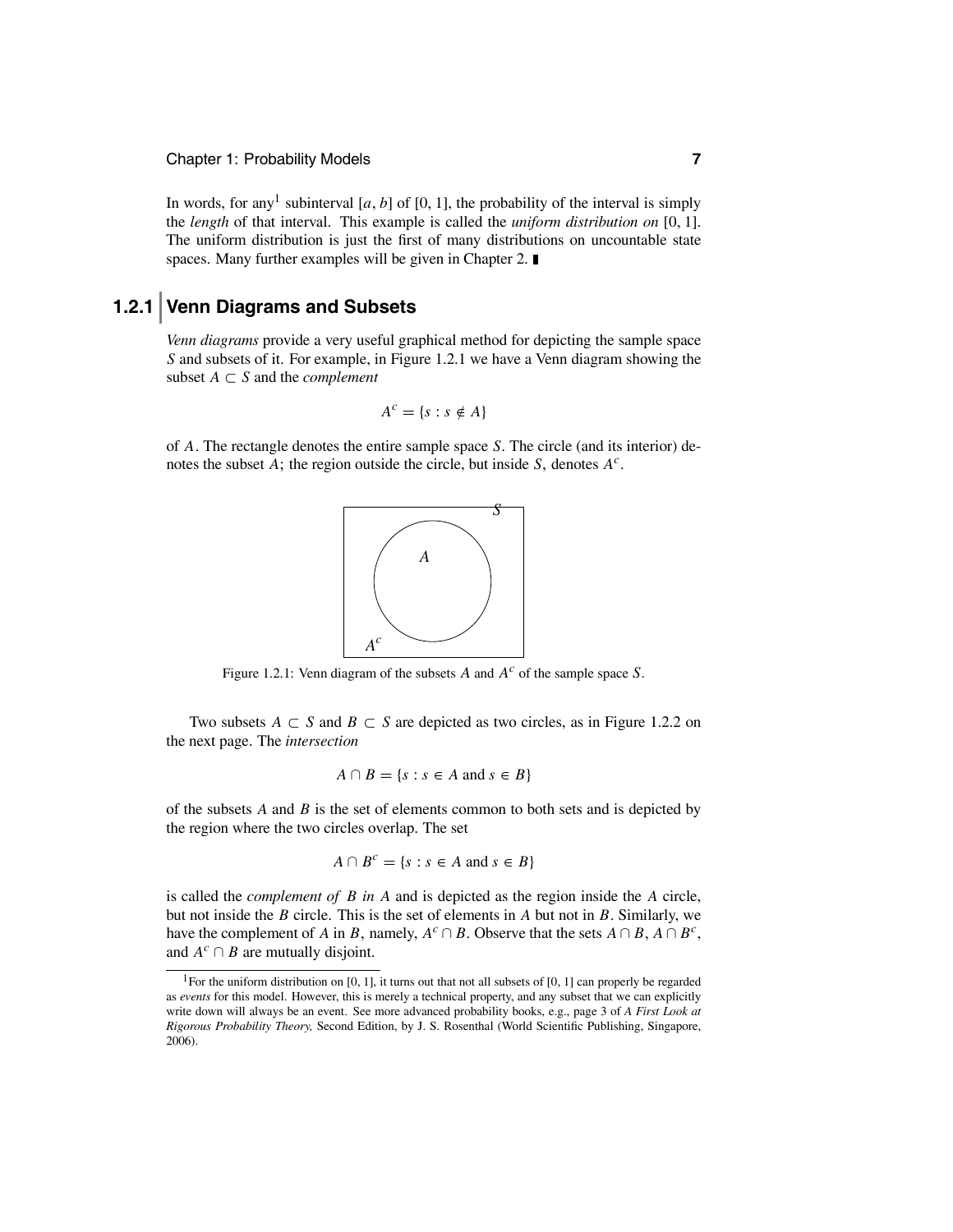The *union*

$$
A \cup B = \{ s : s \in A \text{ or } s \in B \}
$$

of the sets *A* and *B* is the set of elements that are in either *A* or *B*. In Figure 1.2.2, it is depicted by the region covered by both circles. Notice that  $A \cup B = (A \cap B^c) \cup$  $(A \cap B) \cup (A^c \cap B)$ .

There is one further region in Figure 1.2.2. This is the complement of  $A \cup B$ , namely, the set of elements that are in neither *A* nor *B*. So we immediately have

$$
(A \cup B)^c = A^c \cap B^c.
$$

Similarly, we can show that

$$
(A \cap B)^c = A^c \cup B^c,
$$

namely, the subset of elements that are not in both *A* and *B* is given by the set of elements not in *A* or not in *B*.



Figure 1.2.2: Venn diagram depicting the subsets *A*, *B*, *A* ∩ *B*, *A* ∩ *B<sup>c</sup>*, *A<sup>c</sup>* ∩ *B*<sup>*c*</sup>, and  $A \cup B$ .

Finally, we note that if *A* and *B* are disjoint subsets, then it makes sense to depict these as drawn in Figure 1.2.3, i.e., as two nonoverlapping circles because they have no elements in common.



Figure 1.2.3: Venn diagram of the disjoint subsets *A* and *B*.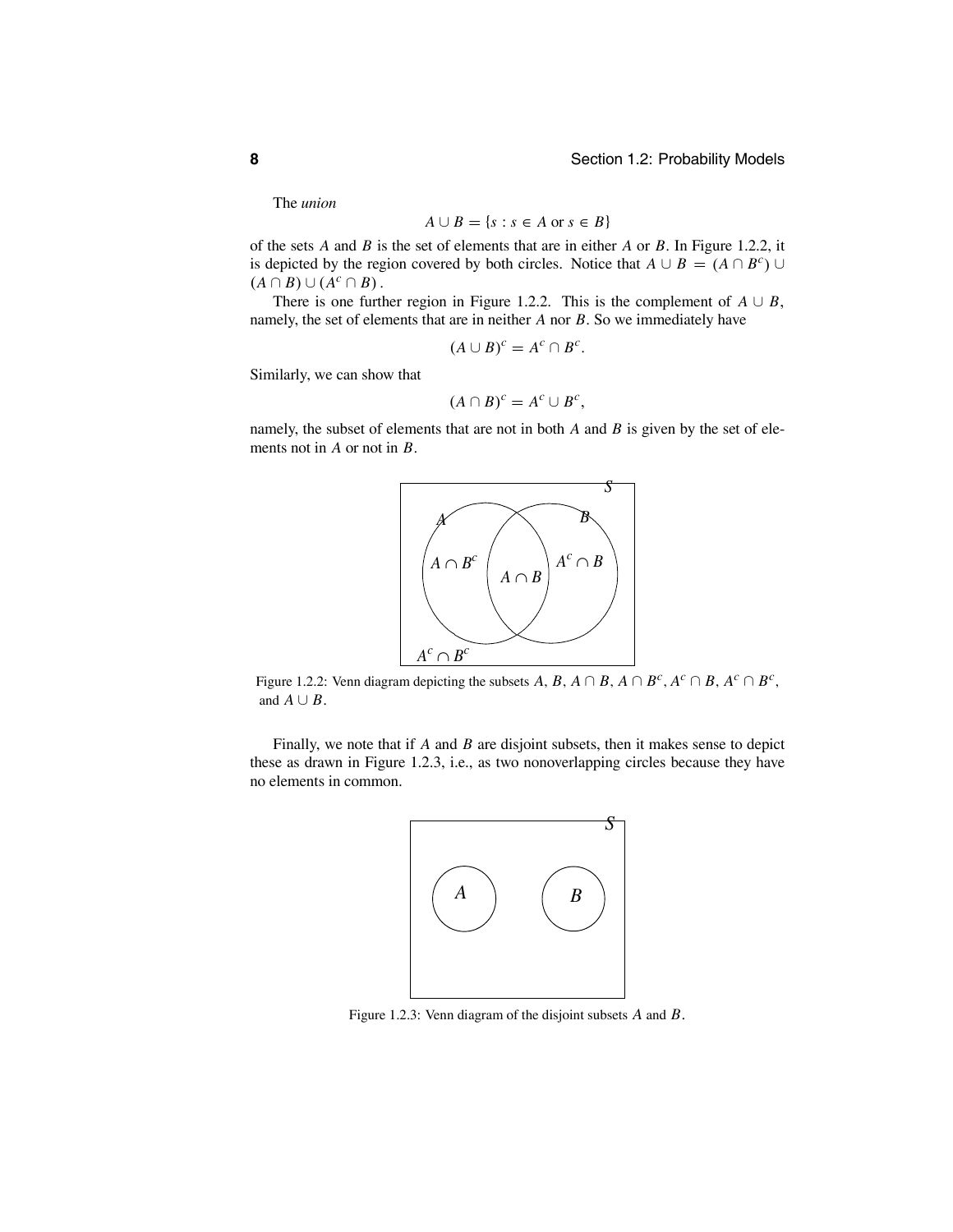#### **Summary of Section 1.2**

- A probability model consists of a sample space *<sup>S</sup>* and a probability measure *<sup>P</sup>* assigning probabilities to each event.
- Different sorts of sets can arise as sample spaces.
- Venn diagrams provide a convenient method for representing sets and the relationships among them.

#### **EXERCISES**

**1.2.1** Suppose  $S = \{1, 2, 3\}$ , with  $P(\{1\}) = 1/2$ ,  $P(\{2\}) = 1/3$ , and  $P(\{3\}) = 1/6$ . (a) What is *<sup>P</sup>*({1, <sup>2</sup>})? (b) What is *<sup>P</sup>*({1, <sup>2</sup>, <sup>3</sup>})?

(c) List all events *A* such that  $P(A) = 1/2$ .

**1.2.2** Suppose  $S = \{1, 2, 3, 4, 5, 6, 7, 8\}$ , with  $P(\{s\}) = 1/8$  for  $1 \leq s \leq 8$ .

(a) What is *<sup>P</sup>*({1, <sup>2</sup>})?

(b) What is *<sup>P</sup>*({1, <sup>2</sup>, <sup>3</sup>})?

(c) How many events *A* are there such that  $P(A) = 1/2$ ?

**1.2.3** Suppose  $S = \{1, 2, 3\}$ , with  $P(\{1\}) = 1/2$  and  $P(\{1, 2\}) = 2/3$ . What must  $P({2})$  be?

**1.2.4** Suppose  $S = \{1, 2, 3\}$ , and we try to define *P* by  $P(\{1, 2, 3\}) = 1$ ,  $P(\{1, 2\}) =$ 0.7,  $P({1, 3}) = 0.5$ ,  $P({2, 3}) = 0.7$ ,  $P({1}) = 0.2$ ,  $P({2}) = 0.5$ ,  $P({3}) = 0.3$ . Is *P* a valid probability measure? Why or why not?

**1.2.5** Consider the uniform distribution on [0, 1]. Let  $s \in [0, 1]$  be any outcome. What is  $P({s})$ ? Do you find this result surprising?

**1.2.6** Label the subregions in the Venn diagram in Figure 1.2.4 using the sets *A*, *B*, and *C* and their complements (just as we did in Figure 1.2.2).



Figure 1.2.4: Venn diagram of subsets *A*, *B*, and *C*.

**1.2.7** On a Venn diagram, depict the set of elements that are in subsets *A* or *B* but *not* in both. Also write this as a subset involving unions and intersections of *A*, *B*, and their complements.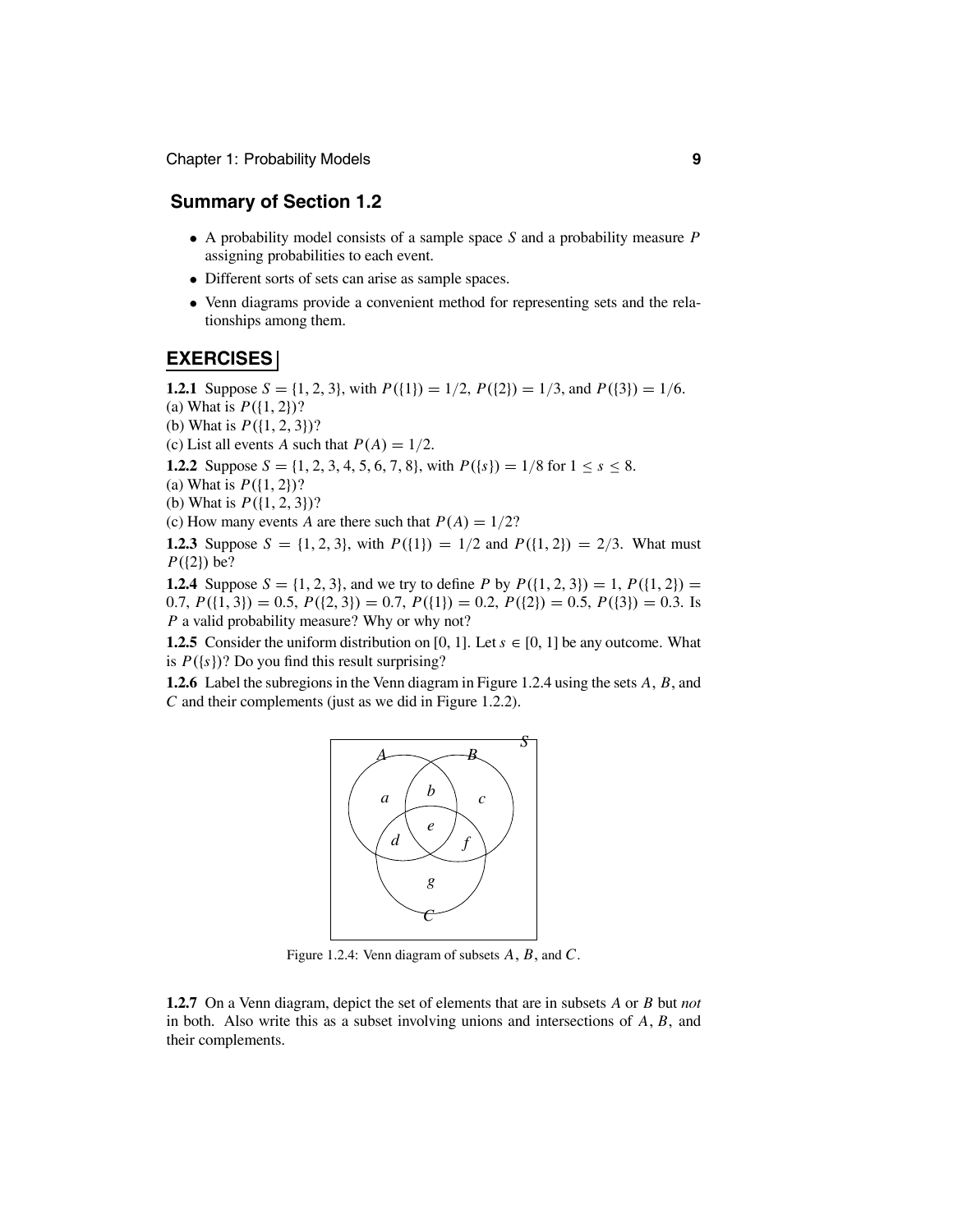**1.2.8** Suppose  $S = \{1, 2, 3\}$ , and  $P(\{1, 2\}) = \frac{1}{3}$ , and  $P(\{2, 3\}) = \frac{2}{3}$ . Compute *<sup>P</sup>*({1}), *<sup>P</sup>*({2}), and *<sup>P</sup>*({3}).

**1.2.9** Suppose  $S = \{1, 2, 3, 4\}$ , and  $P(\{1\}) = 1/12$ , and  $P(\{1, 2\}) = 1/6$ , and  $P({1, 2, 3}) = 1/3$ . Compute  $P({1}), P({2}), P({3}),$  and  $P({4}).$ 

**1.2.10** Suppose  $S = \{1, 2, 3\}$ , and  $P(\{1\}) = P(\{3\}) = 2 P(\{2\})$ . Compute  $P(\{1\})$ , *<sup>P</sup>*({2}), and *<sup>P</sup>*({3}).

**1.2.11** Suppose  $S = \{1, 2, 3\}$ , and  $P(\{1\}) = P(\{2\}) + 1/6$ , and  $P(\{3\}) = 2 P(\{2\})$ . Compute *<sup>P</sup>*({1}), *<sup>P</sup>*({2}), and *<sup>P</sup>*({3}).

**1.2.12** Suppose  $S = \{1, 2, 3, 4\}$ , and  $P(\{1\}) - 1/8 = P(\{2\}) = 3 P(\{3\}) = 4 P(\{4\}).$ Compute *<sup>P</sup>*({1}), *<sup>P</sup>*({2}), *<sup>P</sup>*({3}), and *<sup>P</sup>*({4}).

#### **PROBLEMS**

**1.2.13** Consider again the uniform distribution on [0, 1]. Is it true that

$$
P([0, 1]) = \sum_{s \in [0, 1]} P(\{s\})?
$$

How does this relate to the additivity property of probability measures?

**1.2.14** Suppose *S* is a finite or countable set. Is it possible that  $P({s}) = 0$  for every single  $s \in S$ ? Why or why not?

**1.2.15** Suppose *S* is an uncountable set. Is it possible that  $P({s}) = 0$  for every single  $s \in S$ ? Why or why not?

#### **DISCUSSION TOPICS**

**1.2.16** Does the additivity property make sense intuitively? Why or why not?

**1.2.17** Is it important that we always have  $P(S) = 1$ ? How would probability theory change if this were not the case?

### **1.3 Properties of Probability Models**

The additivity property of probability measures automatically implies certain basic properties. These are true for *any* probability model at all.

If *A* is any event, we write *A<sup>c</sup>* (read "*A* complement") for the event that *A* does *not* occur. In the weather example, if  $A = \{\text{rain}\}\$ , then  $A^c = \{\text{snow}, \text{ clear}\}\$ . In the coin examples, if *A* is the event that the first coin is heads, then  $A<sup>c</sup>$  is the event that the first coin is tails.

Now, A and  $A<sup>c</sup>$  are always disjoint. Furthermore, their union is always the entire sample space:  $A \cup A^c = S$ . Hence, by the additivity property, we must have  $P(A)$  +  $P(A^c) = P(S)$ . But we always have  $P(S) = 1$ . Thus,  $P(A) + P(A^c) = 1$ , or

$$
P(Ac) = 1 - P(A).
$$
 (1.3.1)

In words, the probability that any event does *not* occur is equal to one minus the probability that it *does* occur. This is a very helpful fact that we shall use often.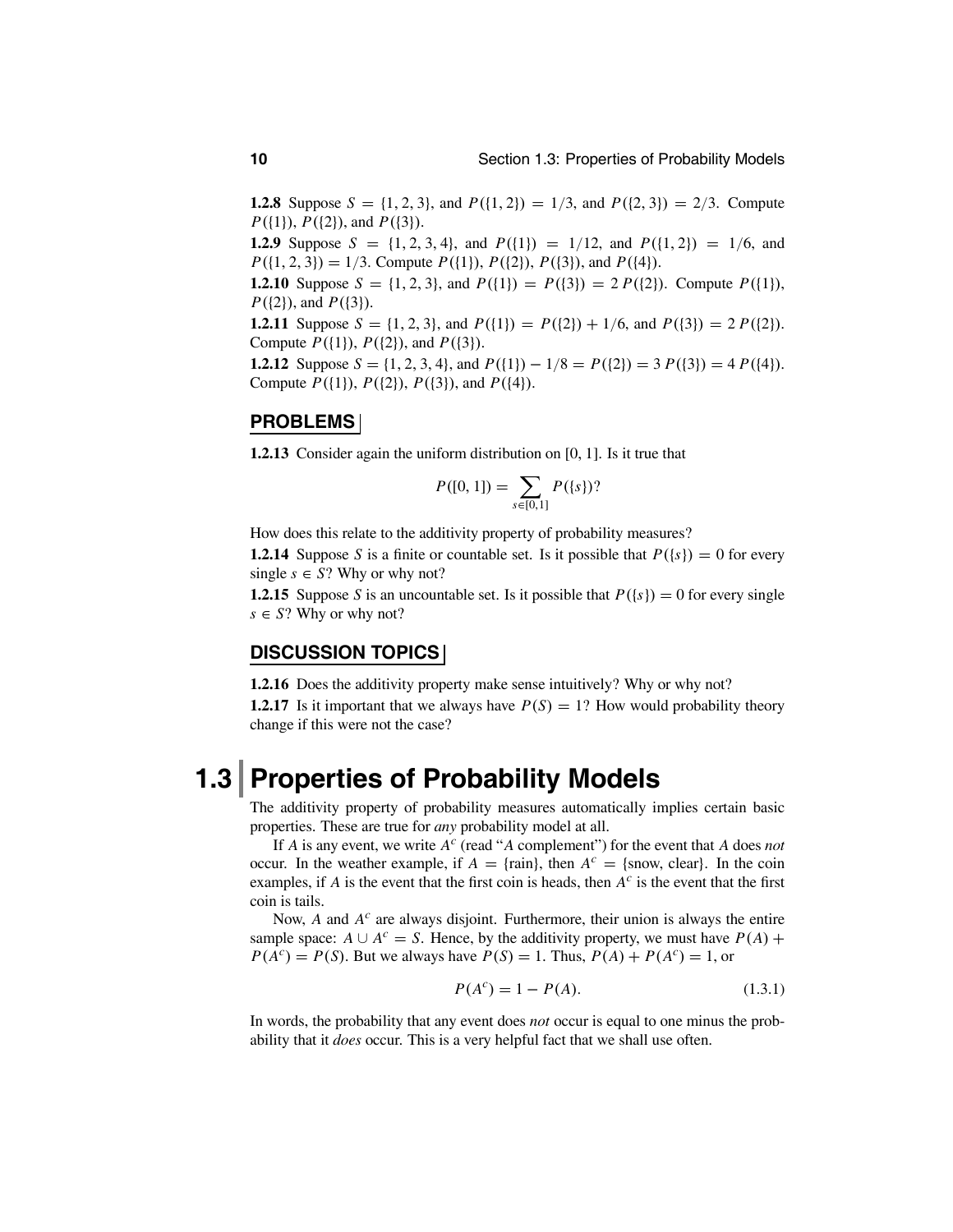Now suppose that *A*1, *A*2,... are events that form a *partition* of the sample space *S*. This means that *A*1, *A*2,... are disjoint and, furthermore, that their union is equal to *S*, i.e.,  $A_1 \cup A_2 \cup \cdots = S$ . We have the following basic theorem that allows us to decompose the calculation of the probability of *B* into the sum of the probabilities of the sets  $A_i \cap B$ . Often these are easier to compute.

**Theorem 1.3.1** (*Law of total probability, unconditioned version*) Let *A*1, *A*2,... be events that form a partition of the sample space *S*. Let *B* be any event. Then

 $P(B) = P(A_1 \cap B) + P(A_2 \cap B) + \cdots$ .

**PROOF** The events  $(A_1 \cap B)$ ,  $(A_2 \cap B)$ , . . . are disjoint, and their union is *B*. Hence, the result follows immediately from the additivity property (1.2.1).  $\blacksquare$ 

A somewhat more useful version of the law of total probability, and applications of its use, are provided in Section 1.5.

Suppose now that *A* and *B* are two events such that *A contains B* (in symbols,  $A \supseteq B$ ). In words, all outcomes in *B* are also in *A*. Intuitively, *A* is a "larger" event than *B*, so we would expect its probability to be larger. We have the following result.

**Theorem 1.3.2** Let *A* and *B* be two events with  $A \supseteq B$ . Then

$$
P(A) = P(B) + P(A \cap B^{c}).
$$
 (1.3.2)

**PROOF** We can write  $A = B \cup (A \cap B^c)$ , where *B* and  $A \cap B^c$  are disjoint. Hence, *P*(*A*) = *P*(*B*) + *P*(*A* ∩ *B<sup><i>c*</sup>) by additivity. ■

Because we always have  $P(A \cap B^c) \geq 0$ , we conclude the following.

**Corollary 1.3.1** (*Monotonicity*) Let *A* and *B* be two events, with  $A \supseteq B$ . Then  $P(A) > P(B)$ .

On the other hand, rearranging (1.3.2), we obtain the following.

**Corollary 1.3.2** Let *A* and *B* be two events, with  $A \supseteq B$ . Then  $P(A \cap B^c) = P(A) - P(B)$ . (1.3.3)

More generally, even if we do not have  $A \supset B$ , we have the following property.

**Theorem 1.3.3** (*Principle of inclusion–exclusion, two-event version*) Let *A* and *B* be two events. Then

$$
P(A \cup B) = P(A) + P(B) - P(A \cap B). \tag{1.3.4}
$$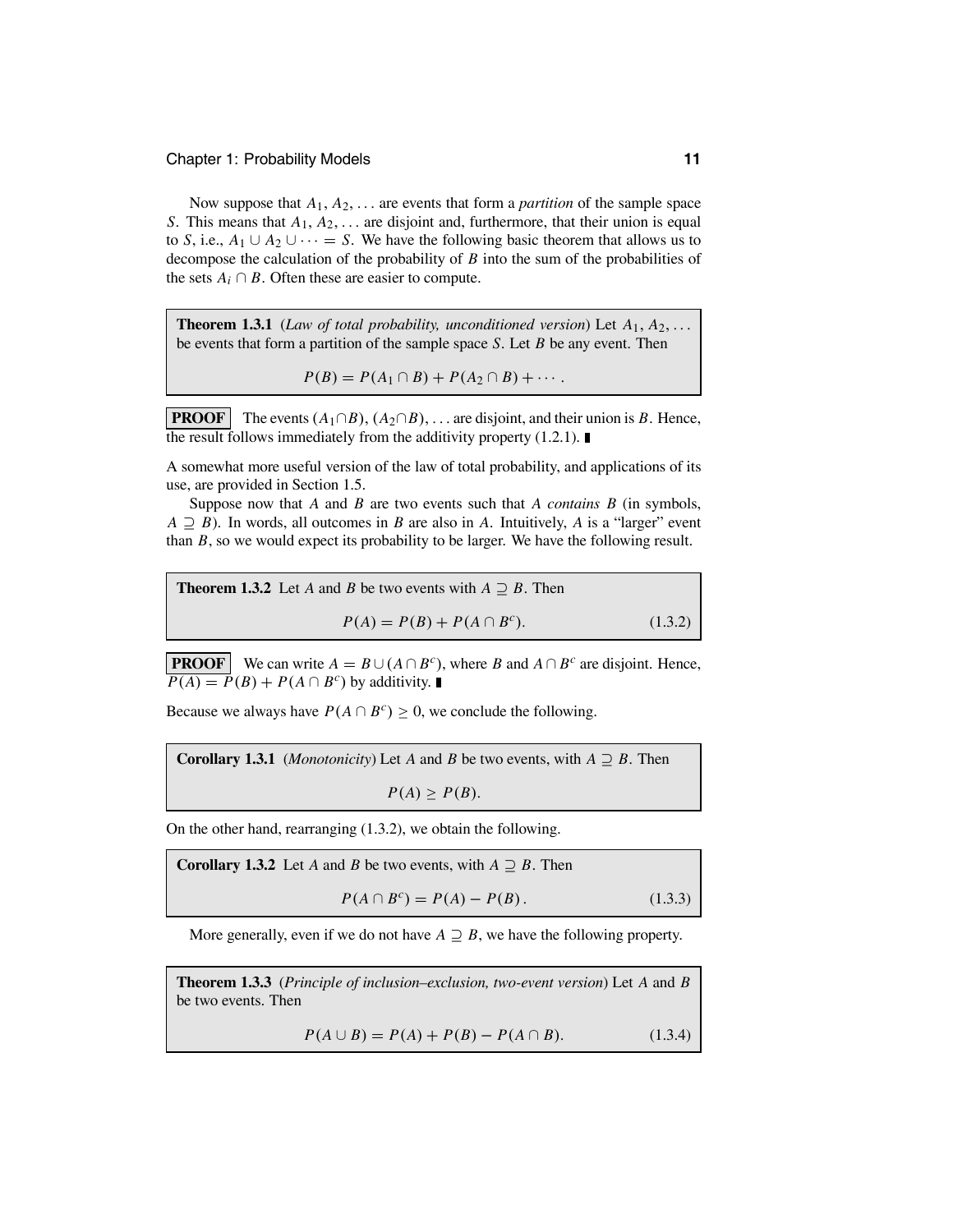**PROOF** We can write  $A \cup B = (A \cap B^c) \cup (B \cap A^c) \cup (A \cap B)$ , where  $A \cap B^c$ ,  $\overline{B \cap A^c}$ , and  $A \cap B$  are disjoint. By additivity, we have

$$
P(A \cup B) = P(A \cap B^{c}) + P(B \cap A^{c}) + P(A \cap B).
$$
 (1.3.5)

On the other hand, using Corollary 1.3.2 (with *B* replaced by  $A \cap B$ ), we have

$$
P(A \cap B^{c}) = P(A \cap (A \cap B)^{c}) = P(A) - P(A \cap B)
$$
 (1.3.6)

and similarly,

$$
P(B \cap A^{c}) = P(B) - P(A \cap B). \tag{1.3.7}
$$

Substituting (1.3.6) and (1.3.7) into (1.3.5), the result follows.

A more general version of the principle of inclusion–exclusion is developed in Challenge 1.3.10.

Sometimes we do not need to evaluate the probability content of a union; we need only know it is bounded above by the sum of the probabilities of the individual events. This is called subadditivity.

**Theorem 1.3.4** (*Subadditivity*) Let  $A_1, A_2, \ldots$  be a finite or countably infinite sequence of events, not necessarily disjoint. Then

$$
P(A_1 \cup A_2 \cup \cdots) \leq P(A_1) + P(A_2) + \cdots.
$$

**PROOF** See Section 1.7 for the proof of this result.

We note that some properties in the definition of a probability model actually follow from other properties. For example, once we know the probability *P* is additive and that  $P(S) = 1$ , it follows that we *must* have  $P(\emptyset) = 0$ . Indeed, because *S* and Ø are disjoint,  $P(S \cup \emptyset) = P(S) + P(\emptyset)$ . But of course,  $P(S \cup \emptyset) = P(S) = 1$ , so we must have  $P(\emptyset) = 0$ .

Similarly, once we know *P* is additive on countably infinite sequences of disjoint events, it follows that *P* must be additive on finite sequences of disjoint events, too. Indeed, given a finite disjoint sequence  $A_1, \ldots, A_n$ , we can just set  $A_i = \emptyset$  for all  $i > n$ , to get a countably infinite disjoint sequence with the same union and the same sum of probabilities.

#### **Summary of Section 1.3**

- The probability of the complement of an event equals one minus the probability of the event.
- Probabilities always satisfy the basic properties of total probability, subadditivity, and monotonicity.
- The principle of inclusion–exclusion allows for the computation of  $P(A \cup B)$  in terms of simpler events.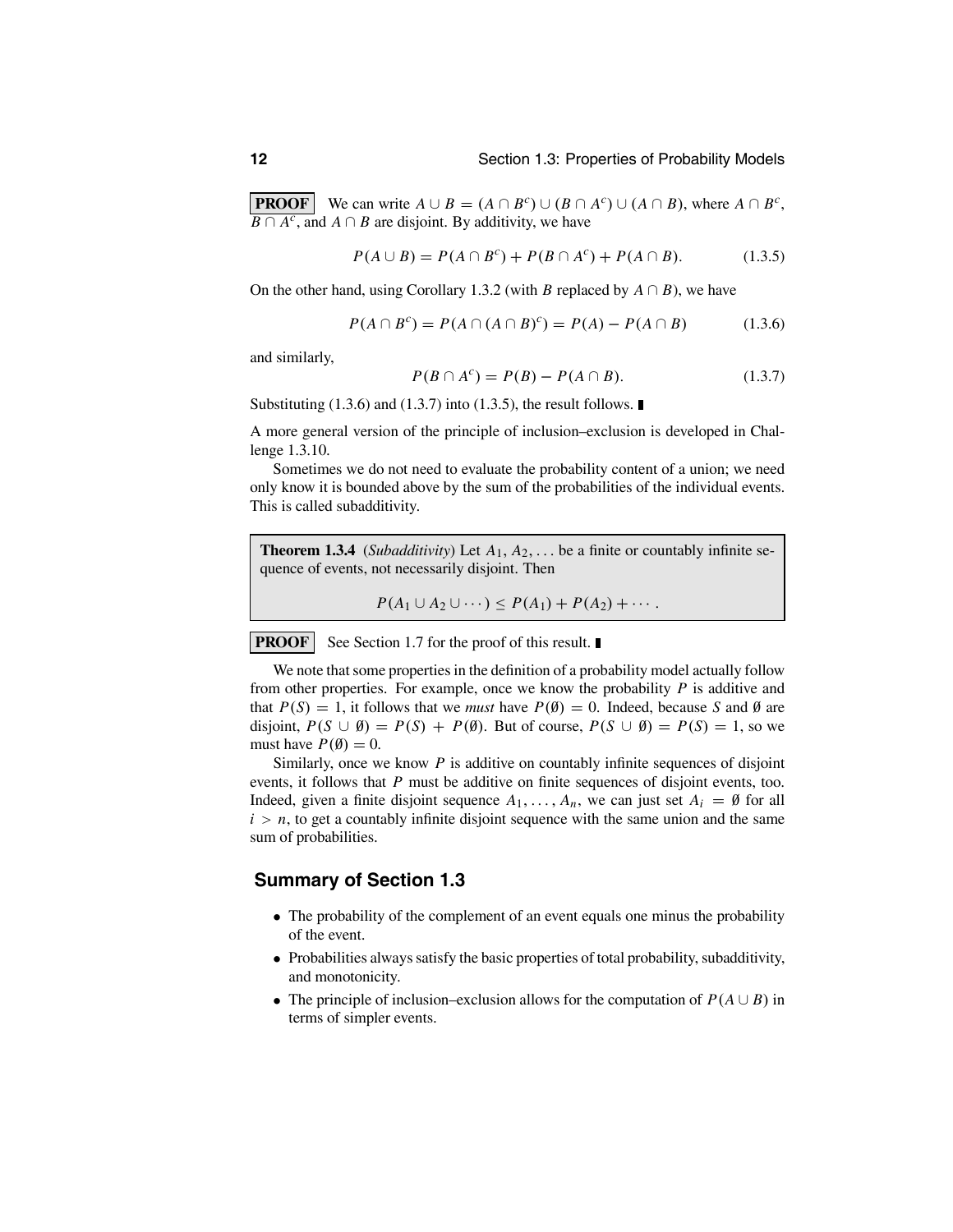#### **EXERCISES**

**1.3.1** Suppose  $S = \{1, 2, ..., 100\}$ . Suppose further that  $P(\{1\}) = 0.1$ .

(a) What is the probability  $P({2, 3, 4, ..., 100})$ ?

(b) What is the smallest possible value of  $P({1, 2, 3})$ ?

**1.3.2** Suppose that Al watches the six o'clock news 2/3 of the time, watches the eleven o'clock news 1/2 of the time, and watches both the six o'clock and eleven o'clock news 1/3 of the time. For a randomly selected day, what is the probability that Al watches only the six o'clock news? For a randomly selected day, what is the probability that Al watches neither news?

**1.3.3** Suppose that an employee arrives late 10% of the time, leaves early 20% of the time, and both arrives late *and* leaves early 5% of the time. What is the probability that on a given day that employee will either arrive late *or* leave early (or both)?

**1.3.4** Suppose your right knee is sore 15% of the time, and your left knee is sore 10% of the time. What is the largest possible percentage of time that at least one of your knees is sore? What is the smallest possible percentage of time that at least one of your knees is sore?

**1.3.5** Suppose a fair coin is flipped five times in a row.

(a) What is the probability of getting all five heads?

(b) What is the probability of getting at least one tail?

**1.3.6** Suppose a card is chosen uniformly at random from a standard 52-card deck.

(a) What is the probability that the card is a jack?

(b) What is the probability that the card is a club?

(c) What is the probability that the card is both a jack and a club?

(d) What is the probability that the card is either a jack or a club (or both)?

**1.3.7** Suppose your team has a 40% chance of winning or tying today's game and has a 30% chance of winning today's game. What is the probability that today's game will be a tie?

**1.3.8** Suppose 55% of students are female, of which 4/5 (44%) have long hair, and 45% are male, of which 1/3 (15% of all students) have long hair. What is the probability that a student chosen at random will either be female or have long hair (or both)?

#### **PROBLEMS**

**1.3.9** Suppose we choose a positive integer at random, according to some unknown probability distribution. Suppose we know that  $P({1, 2, 3, 4, 5}) = 0.3$ , that  $P({4, 5, 6})$  $= 0.4$ , and that  $P({1}) = 0.1$ . What are the largest and smallest possible values of *<sup>P</sup>*({2})?

#### **CHALLENGES**

**1.3.10** Generalize the principle of inclusion–exclusion, as follows. (a) Suppose there are three events *A*, *B*, and *C*. Prove that

$$
P(A \cup B \cup C) = P(A) + P(B) + P(C) - P(A \cap B) - P(A \cap C)
$$
  
- 
$$
P(B \cap C) + P(A \cap B \cap C).
$$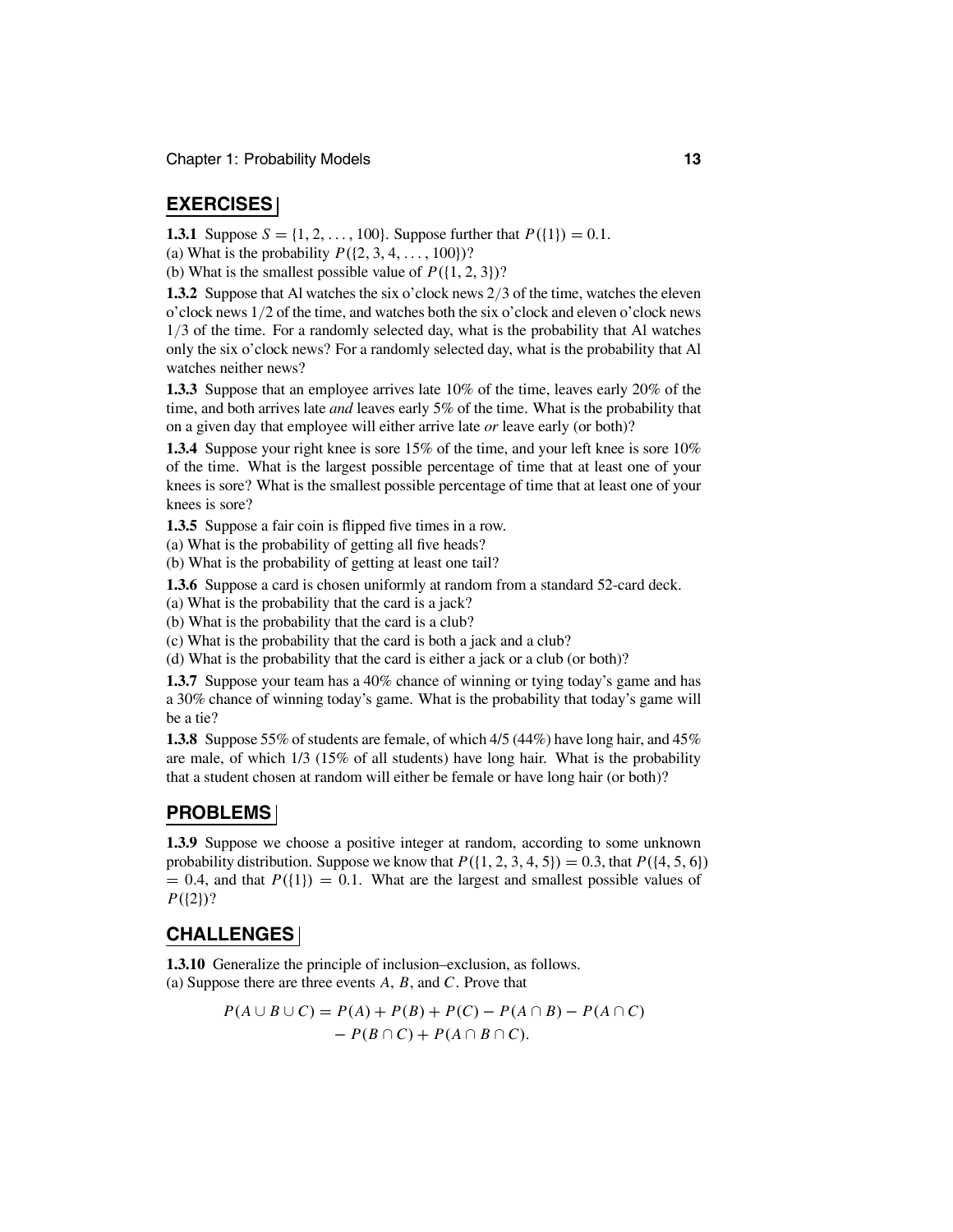(b) Suppose there are *n* events  $A_1, A_2, \ldots, A_n$ . Prove that

$$
P(A_1 \cup \dots \cup A_n) = \sum_{i=1}^n P(A_i) - \sum_{\substack{i,j=1 \\ i < j}}^n P(A_i \cap A_j) + \sum_{\substack{i,j,k=1 \\ i < j < k}}^n P(A_i \cap A_j \cap A_k) - \dots \pm P(A_1 \cap \dots \cap A_n).
$$

(Hint: Use induction.)

#### **DISCUSSION TOPICS**

**1.3.11** Of the various theorems presented in this section, which ones do you think are the most important? Which ones do you think are the least important? Explain the reasons for your choices.

### **1.4 Uniform Probability on Finite Spaces**

If the sample space *S* is finite, then one possible probability measure on *S* is the *uniform* probability measure, which assigns probability 1/|*S*<sup>|</sup> to each outcome. Here <sup>|</sup>*S*<sup>|</sup> is the number of elements in the sample space *S*. By additivity, it then follows that for any event *A* we have

$$
P(A) = \frac{|A|}{|S|}.
$$
 (1.4.1)

#### **EXAMPLE 1.4.1**

Suppose we roll a six-sided die. The possible outcomes are  $S = \{1, 2, 3, 4, 5, 6\}$ , so that  $|S| = 6$ . If the die is fair, then we believe each outcome is equally likely. We thus set *P*({*i*}) = 1/6 for each *i* ∈ *S* so that  $P({3}) = 1/6$ ,  $P({4}) = 1/6$ , etc. It follows from (1.4.1) that, for example,  $P({3, 4}) = 2/6 = 1/3$ ,  $P({1, 5, 6}) = 3/6 = 1/2$ , etc. This is a good model of rolling a fair six-sided die once.

#### **EXAMPLE 1.4.2**

For a second example, suppose we flip a fair coin once. Then  $S = \{heads, tails\}$ , so that  $|S| = 2$ , and  $P(\{\text{heads}\}) = P(\{\text{tails}\}) = 1/2$ .

#### **EXAMPLE 1.4.3**

Suppose now that we flip *three different* fair coins. The outcome can be written as a sequence of three letters, with each letter being  $H$  (for heads) or  $T$  (for tails). Thus,

 $S = \{HHH, HHT, HTH, HTT, THH, THT, TTH, TTT\}.$ 

Here  $|S| = 8$ , and each of the events is equally likely. Hence,  $P({HHH}) = 1/8$ ,  $P({HHH, TTT}) = 2/8 = 1/4$ , etc. Note also that, by additivity, we have, for example, that  $P$ (exactly two heads) =  $P({HHT, HTH, THH}) = 1/8 + 1/8 + 1/8$  $1/8 = 3/8$ , etc.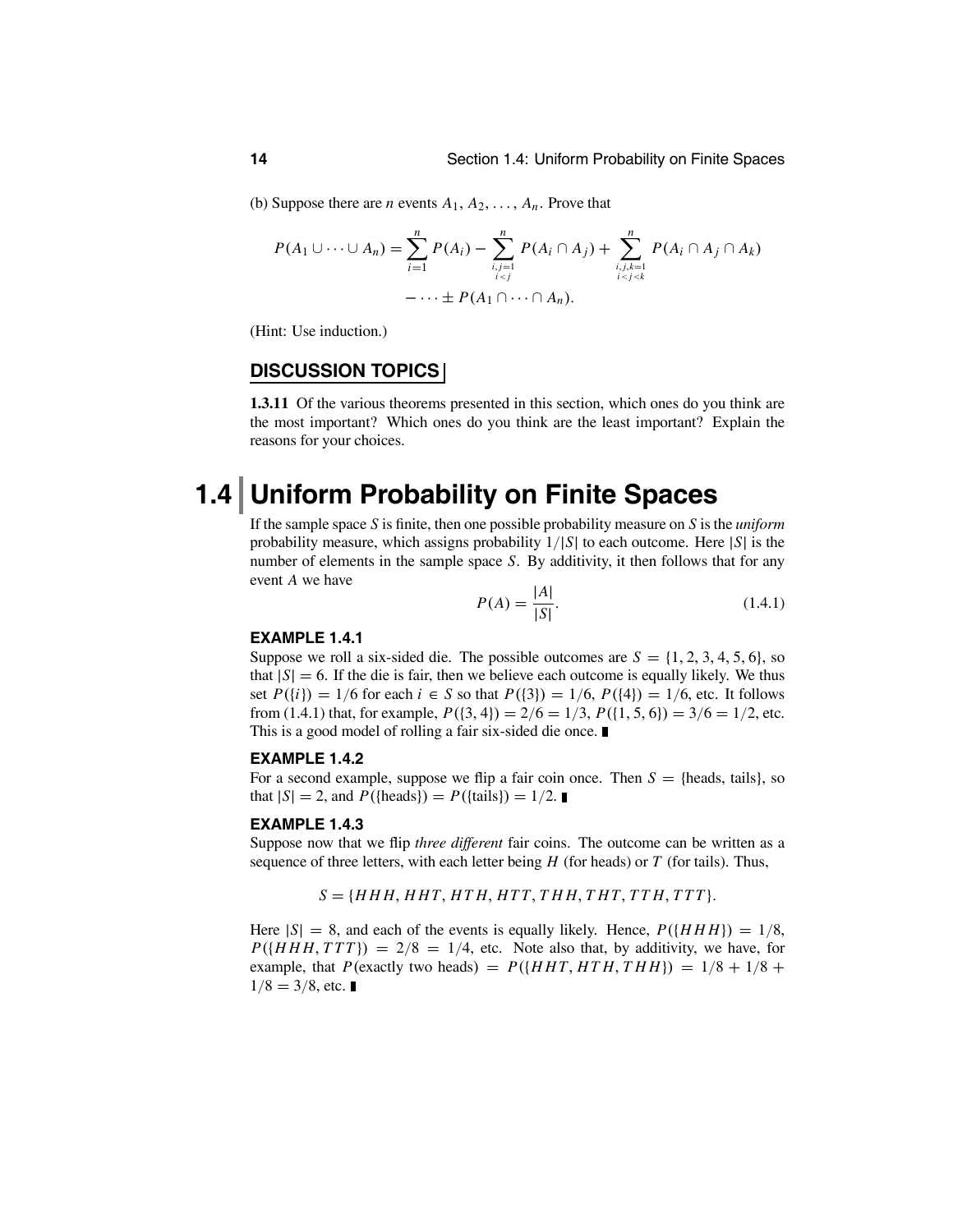#### **EXAMPLE 1.4.4**

For a final example, suppose we roll a fair six-sided die *and* flip a fair coin. Then we can write

$$
S = \{1H, 2H, 3H, 4H, 5H, 6H, 1T, 2T, 3T, 4T, 5T, 6T\}.
$$

Hence,  $|S| = 12$  in this case, and  $P(s) = 1/12$  for each  $s \in S$ .

### **1.4.1 Combinatorial Principles**

Because of (1.4.1), problems involving uniform distributions on finite sample spaces often come down to being able to compute the sizes <sup>|</sup>*A*<sup>|</sup> and <sup>|</sup>*S*<sup>|</sup> of the sets involved. That is, we need to be good at *counting* the number of elements in various sets. The science of counting is called *combinatorics*, and some aspects of it are very sophisticated. In the remainder of this section, we consider a few simple combinatorial rules and their application in probability theory when the uniform distribution is appropriate.

#### **EXAMPLE 1.4.5** *Counting Sequences: The Multiplication Principle*

Suppose we flip three fair coins and roll two fair six-sided dice. What is the probability that all three coins come up heads and that both dice come up 6? Each coin has two possible outcomes (heads and tails), and each die has six possible outcomes {1, <sup>2</sup>, <sup>3</sup>, <sup>4</sup>, <sup>5</sup>, <sup>6</sup>}. The total number of possible outcomes of the three coins and two dice is thus given by *multiplying* three 2's and two 6's, i.e.,  $2 \times 2 \times 2 \times 6 \times 6 = 288$ . This is sometimes referred to as the *multiplication principle*. There are thus 288 possible outcomes of our experiment (e.g., *HHH*66, *HTH*24, *TTH*15, etc.). Of these outcomes, only one (namely, *HHH*66) counts as a success. Thus, the probability that all three coins come up heads and both dice come up 6 is equal to 1/288.

Notice that we can obtain this result in an alternative way. The chance that any one of the coins comes up heads is 1/2, and the chance that any one die comes up 6 is 1/6. Furthermore, these events are all *independent* (see the next section). Under independence, the probability that they *all* occur is given by the product of their individual probabilities, namely,

$$
(1/2)(1/2)(1/2)(1/6)(1/6) = 1/288.
$$

More generally, suppose we have  $k$  finite sets  $S_1, \ldots, S_k$  and we want to count the number of sequences of length  $k$  where the *i*th element comes from  $S_i$ , i.e., count the number of elements in

$$
S = \{(s_1, \ldots, s_k) : s_i \in S_i\} = S_1 \times \cdots \times S_k.
$$

The multiplication principle says that the number of such sequences is obtained by multiplying together the number of elements in each set  $S_i$ , i.e.,

$$
|S| = |S_1| \cdots |S_k| \cdot \blacksquare
$$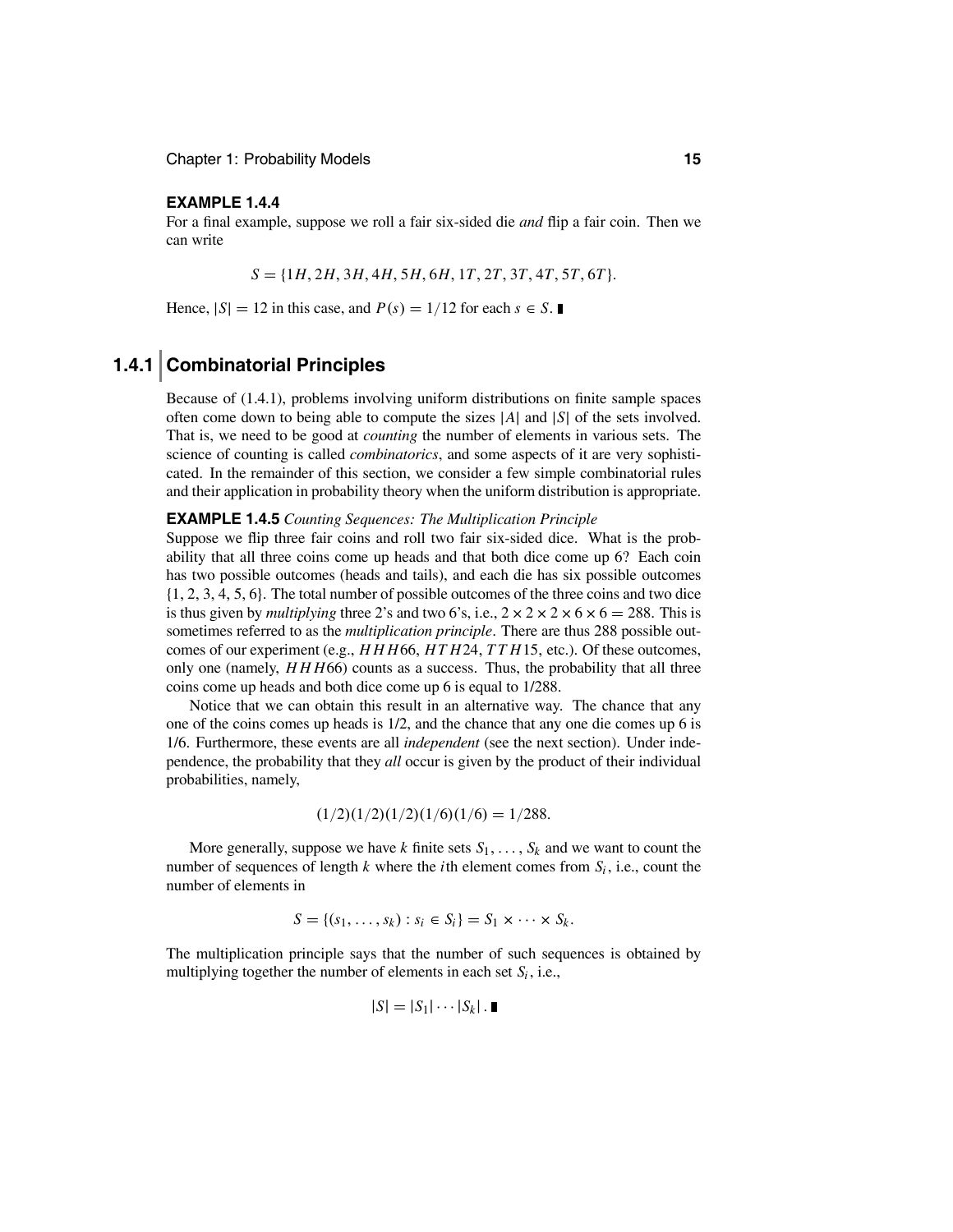#### **EXAMPLE 1.4.6**

Suppose we roll two fair six-sided dice. What is the probability that the sum of the numbers showing is equal to 10? By the above multiplication principle, the total number of possible outcomes is equal to  $6 \times 6 = 36$ . Of these outcomes, there are three that sum to 10, namely,  $(4, 6)$ ,  $(5, 5)$ , and  $(6, 4)$ . Thus, the probability that the sum is 10 is equal to 3/36, or  $1/12$ .

#### **EXAMPLE 1.4.7** *Counting Permutations*

Suppose four friends go to a restaurant, and each checks his or her coat. At the end of the meal, the four coats are *randomly* returned to the four people. What is the probability that each of the four people gets his or her own coat? Here the total number of different ways the coats can be returned is equal to  $4 \times 3 \times 2 \times 1$ , or 4! (i.e., four factorial). This is because the first coat can be returned to any of the four friends, the second coat to any of the three remaining friends, and so on. Only one of these assignments is correct. Hence, the probability that each of the four people gets his or her own coat is equal to  $1/4!$ , or  $1/24$ .

Here we are counting permutations, or sequences of elements from a set where no element appears more than once. We can use the multiplication principle to count permutations more generally. For example, suppose  $|S| = n$  and we want to count the number of permutations of length  $k \leq n$  obtained from *S*, i.e., we want to count the number of elements of the set

$$
\{(s_1,\ldots,s_k): s_i\in S, s_i\neq s_j \text{ when } i\neq j\}.
$$

Then we have *n* choices for the first element  $s_1$ ,  $n - 1$  choices for the second element, and finally  $n - (k - 1) = n - k + 1$  choices for the last element. So there are  $n(n-1)\cdots(n-k+1)$  permutations of length *k* from a set of *n* elements. This can also be written as  $n!/(n - k)!$ . Notice that when  $k = n$ , there are

$$
n! = n (n - 1) \cdots 2 \cdot 1
$$

permutations of length *n*.

#### **EXAMPLE 1.4.8** *Counting Subsets*

Suppose 10 fair coins are flipped. What is the probability that exactly seven of them are heads? Here each possible sequence of 10 heads or tails (e.g., *HHHTTTHTTT*, *THTTTTHHHT* , etc.) is equally likely, and by the multiplication principle the total number of possible outcomes is equal to 2 multiplied by itself 10 times, or  $2^{10} = 1024$ . Hence, the probability of any particular sequence occurring is  $1/1024$ . But of these sequences, how many have exactly seven heads?

To answer this, notice that we may specify such a sequence by giving the positions of the seven heads, which involves choosing a subset of size 7 from the set of possible indices  $\{1, \ldots, 10\}$ . There are  $10!/3! = 10 \cdot 9 \cdots 5 \cdot 4$  different permutations of length 7 from  $\{1, \ldots, 10\}$ , and each such permutation specifies a sequence of seven heads and three tails. But we can permute the indices specifying where the heads go in 7! different ways without changing the sequence of heads and tails. So the total number of outcomes with exactly seven heads is equal to  $10!/3!7! = 120$ . The probability that exactly seven of the ten coins are heads is therefore equal to 120/1024, or just under 12%.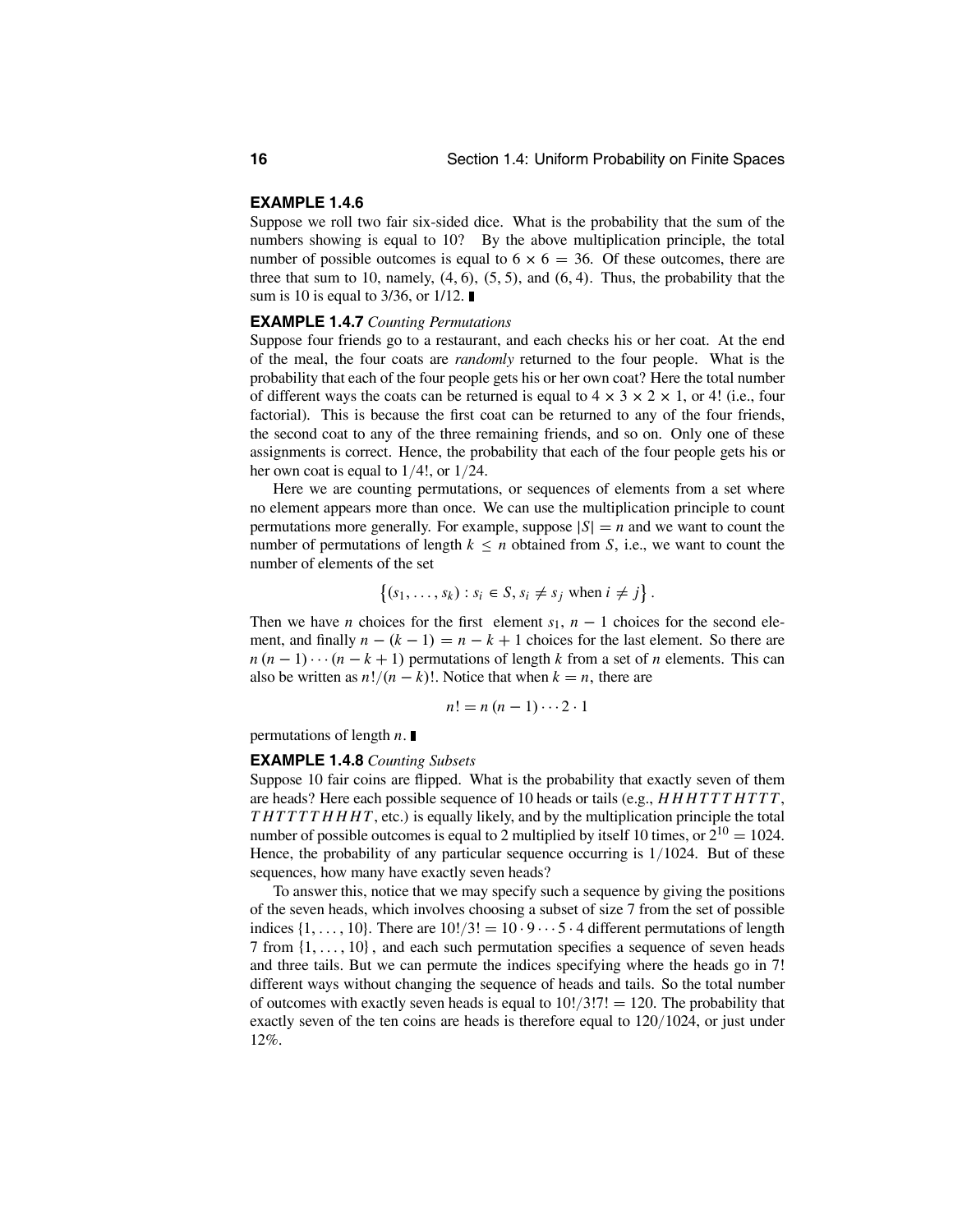In general, if we have a set *S* of *n* elements, then the number of different subsets of size *k* that we can construct by choosing elements from *S* is

$$
\binom{n}{k} = \frac{n!}{k! (n-k)!},
$$

which is called the *binomial coefficient*. This follows by the same argument, namely, there are  $n!/(n-k)!$  permutations of length *k* obtained from the set; each such permutation, and the *k*! permutations obtained by permuting it, specify a unique subset of *S*. П

It follows, for example, that the probability of obtaining exactly *k* heads when flipping a total of *n* fair coins is given by

$$
\binom{n}{k} 2^{-n} = \frac{n!}{k! (n-k)!} 2^{-n}.
$$

This is because there are  $\binom{n}{k}$  different patterns of *k* heads and *n* − *k* tails, and a total of 2*<sup>n</sup>* different sequences of *n* heads and tails.

More generally, if each coin has probability  $\theta$  of being heads (and probability  $1-\theta$ of being tails), where  $0 \le \theta \le 1$ , then the probability of obtaining exactly k heads when flipping a total of *n* such coins is given by

$$
\binom{n}{k} \theta^k (1 - \theta)^{n - k} = \frac{n!}{k! \, (n - k)!} \theta^k (1 - \theta)^{n - k},\tag{1.4.2}
$$

because each of the  $\binom{n}{k}$  different patterns of *k* heads and  $n - k$  tails has probability  $\theta^k (1-\theta)^{n-k}$  of occurring (this follows from the discussion of independence in Section 1.5.2). If  $\theta = 1/2$ , then this reduces to the previous formula.

#### **EXAMPLE 1.4.9** *Counting Sequences of Subsets and Partitions*

Suppose we have a set *S* of *n* elements and we want to count the number of elements of

$$
\{(S_1, S_2, \ldots, S_l) : S_i \subset S, |S_i| = k_i, S_i \cap S_j = \emptyset \text{ when } i \neq j\},\
$$

namely, we want to count the number of sequences of *l* subsets of a set where no two subsets have any elements in common and the *i*th subset has *ki* elements. By the multiplication principle, this equals

$$
\binom{n}{k_1}\binom{n-k_1}{k_2}\cdots\binom{n-k_1-\cdots-k_{l-1}}{k_l}
$$
\n
$$
=\frac{n!}{k_1!\cdots k_{l-1}!k_l!(n-k_1-\cdots-k_l)!},
$$
\n(1.4.3)

because we can choose the elements of  $S_1$  in  $\binom{n}{k_1}$  ways, choose the elements of  $S_2$  in  $\binom{n-k_1}{k_2}$  ways, etc.

When we have that  $S = S_1 \cup S_2 \cup \cdots \cup S_l$ , in addition to the individual sets being mutually disjoint, then we are counting the number of *ordered partitions* of a set of *n*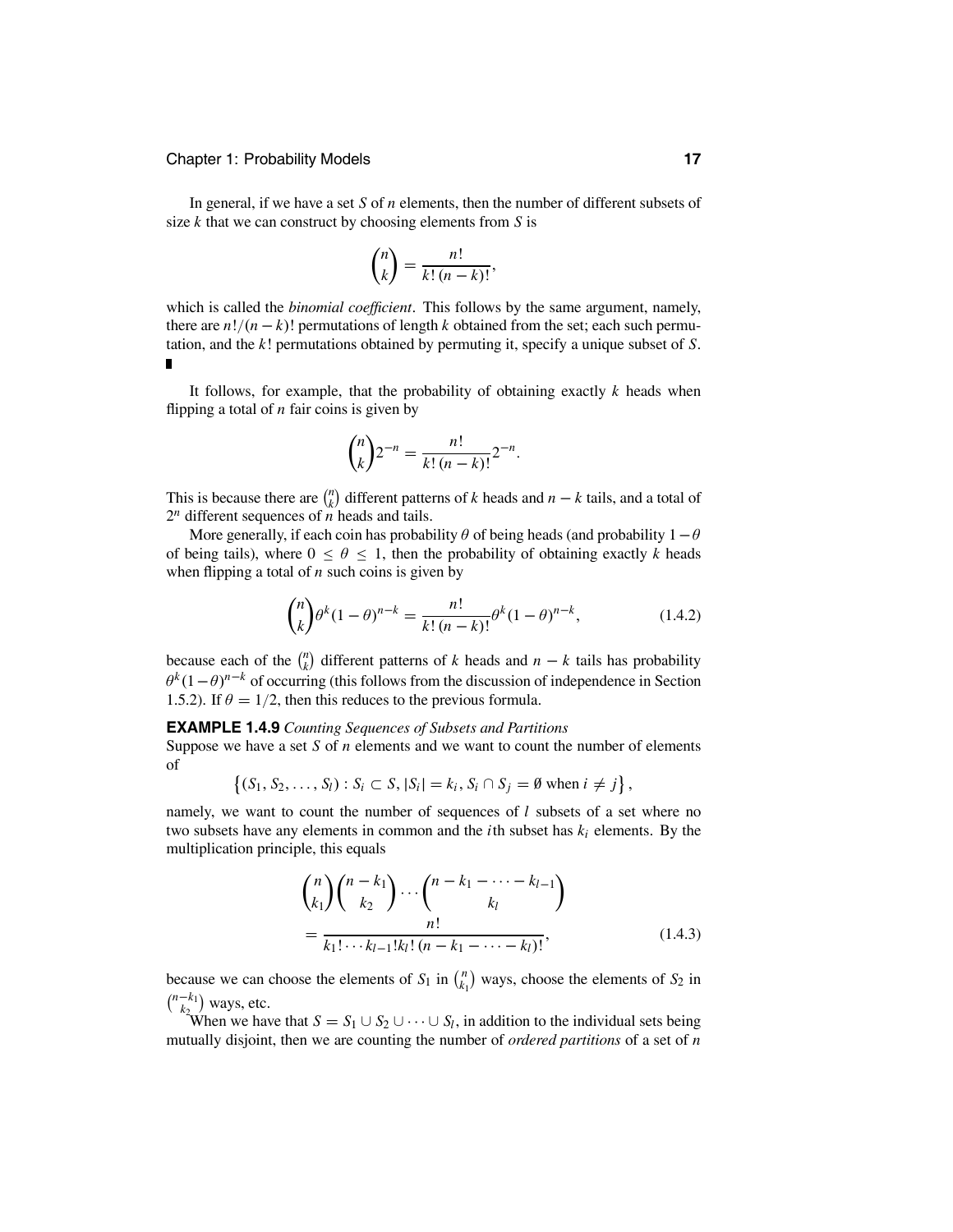elements with  $k_1$  elements in the first set,  $k_2$  elements in the second set, etc. In this case,  $(1.4.3)$  equals

$$
\binom{n}{k_1 \, k_2 \, \dots \, k_l} = \frac{n!}{k_1! k_2! \cdots k_l!},\tag{1.4.4}
$$

which is called the *multinomial coefficient*.

For example, how many different bridge hands are there? By this we mean how many different ways can a deck of 52 cards be divided up into four hands of 13 cards each, with the hands labelled North, East, South, and West, respectively. By (1.4.4), this equals

$$
\binom{52}{13\ 13\ 13\ 13} = \frac{52!}{13!\ 13!\ 13!\ 13!} \approx 5.364474 \times 10^{28},
$$

which is a very large number.

#### **Summary of Section 1.4**

- The uniform probability distribution on a finite sample space *S* satisfies  $P(A) =$ <sup>|</sup>*A*<sup>|</sup> / <sup>|</sup>*S*|.
- Computing *<sup>P</sup>*(*A*) in this case requires computing the *sizes* of the sets *<sup>A</sup>* and *<sup>S</sup>*. This may require combinatorial principles such as the multiplication principle, factorials, and binomial/multinomial coefficients.

#### **EXERCISES**

**1.4.1** Suppose we roll eight fair six-sided dice.

(a) What is the probability that all eight dice show a 6?

(b) What is the probability that all eight dice show the same number?

(c) What is the probability that the sum of the eight dice is equal to 9?

**1.4.2** Suppose we roll 10 fair six-sided dice. What is the probability that there are exactly two 2's showing?

**1.4.3** Suppose we flip 100 fair independent coins. What is the probability that at least three of them are heads? (Hint: You may wish to use (1.3.1).)

**1.4.4** Suppose we are dealt five cards from an ordinary 52-card deck. What is the probability that

(a) we get all four aces, plus the king of spades?

(b) all five cards are spades?

(c) we get no pairs (i.e., all five cards are different values)?

(d) we get a full house (i.e., three cards of a kind, plus a different pair)?

**1.4.5** Suppose we deal four 13-card bridge hands from an ordinary 52-card deck. What is the probability that

(a) all 13 spades end up in the same hand?

(b) all four aces end up in the same hand?

**1.4.6** Suppose we pick two cards at random from an ordinary 52-card deck. What is the probability that the sum of the values of the two cards (where we count jacks, queens, and kings as 10, and count aces as 1) is at least 4?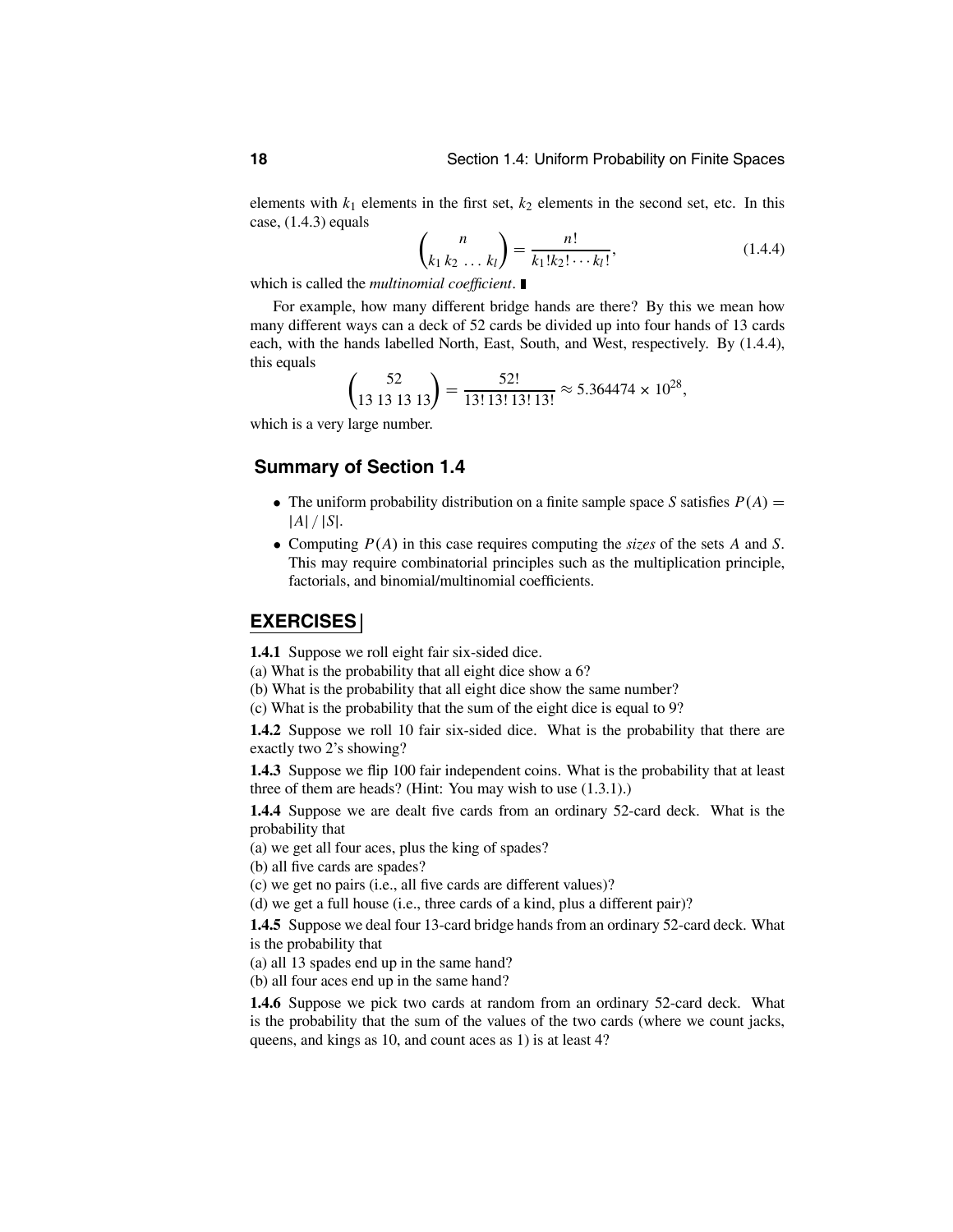**1.4.7** Suppose we keep dealing cards from an ordinary 52-card deck until the first jack appears. What is the probability that at least 10 cards go by *before* the first jack?

**1.4.8** In a well-shuffled ordinary 52-card deck, what is the probability that the ace of spades and the ace of clubs are adjacent to each other?

**1.4.9** Suppose we repeatedly roll two fair six-sided dice, considering the *sum* of the two values showing each time. What is the probability that the first time the sum is exactly 7 is on the third roll?

**1.4.10** Suppose we roll three fair six-sided dice. What is the probability that two of them show the same value, but the third one does not?

**1.4.11** Consider two urns, labelled urn #1 and urn #2. Suppose urn #1 has 5 red and 7 blue balls. Suppose urn #2 has 6 red and 12 blue balls. Suppose we pick three balls uniformly at random from each of the two urns. What is the probability that all six chosen balls are the same color?

**1.4.12** Suppose we roll a fair six-sided die and flip three fair coins. What is the probability that the total number of heads is equal to the number showing on the die?

**1.4.13** Suppose we flip two pennies, three nickels, and four dimes. What is the probability that the total value of all coins showing heads is equal to \$0.31?

#### **PROBLEMS**

**1.4.14** Show that a probability measure defined by (1.4.1) is always additive in the sense of (1.2.1).

**1.4.15** Suppose we roll eight fair six-sided dice. What is the probability that the sum of the eight dice is equal to 9? What is the probability that the sum of the eight dice is equal to 10? What is the probability that the sum of the eight dice is equal to 11?

**1.4.16** Suppose we roll one fair six-sided die, and flip six coins. What is the probability that the number of heads is equal to the number showing on the die?

**1.4.17** Suppose we roll 10 fair six-sided dice. What is the probability that there are exactly two 2's showing *and* exactly three 3's showing?

**1.4.18** Suppose we deal four 13-card bridge hands from an ordinary 52-card deck. What is the probability that the North and East hands each have exactly the same number of spades?

**1.4.19** Suppose we pick a card at random from an ordinary 52-card deck and also flip 10 fair coins. What is the probability that the number of heads equals the value of the card (where we count jacks, queens, and kings as 10, and count aces as 1)?

#### **CHALLENGES**

**1.4.20** Suppose we roll two fair six-sided dice and flip 12 coins. What is the probability that the number of heads is equal to the sum of the numbers showing on the two dice?

**1.4.21** *(The birthday problem)* Suppose there are *C* people, each of whose birthdays (month and day only) are equally likely to fall on any of the 365 days of a normal (i.e., non-leap) year.

(a) Suppose  $C = 2$ . What is the probability that the two people have the same exact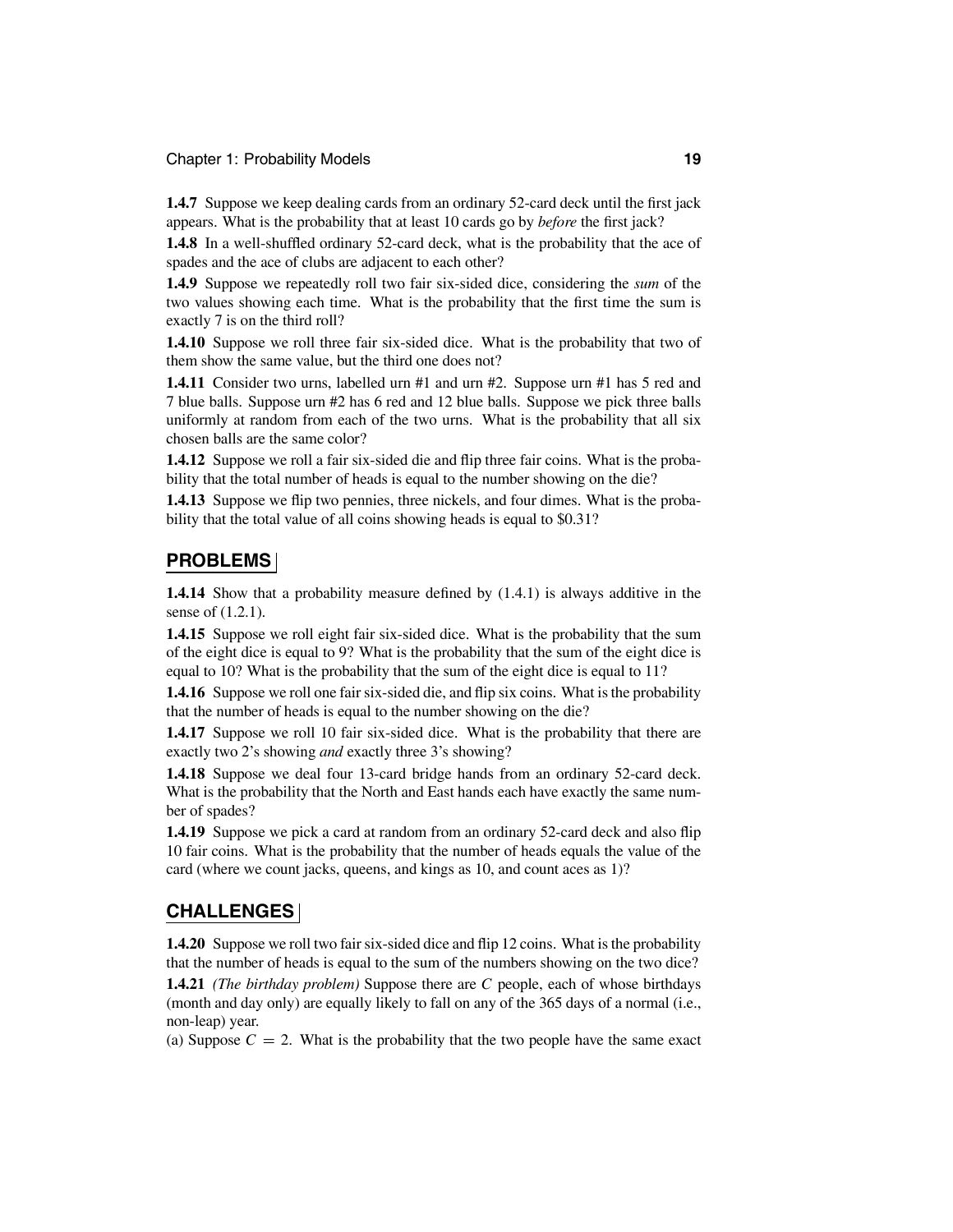birthday?

(b) Suppose  $C \geq 2$ . What is the probability that all *C* people have the same exact birthday?

(c) Suppose  $C > 2$ . What is the probability that *some pair* of the C people have the same exact birthday? (Hint: You may wish to use  $(1.3.1)$ .)

(d) What is the smallest value of *C* such that the probability in part (c) is more than 0.5? Do you find this result surprising?

# **1.5 Conditional Probability and Independence**

Consider again the three-coin example as in Example 1.4.3, where we flip three different fair coins, and

 $S = \{HHH, HHT, HTH, HTT, THH, THT, TTH, TTT\},\$ 

with  $P(s) = 1/8$  for each  $s \in S$ . What is the probability that the first coin comes up heads? Well, of course, this should be  $1/2$ . We can see this more formally by saying that  $P$ (first coin heads) =  $P$ ({ $HHH$ ,  $HHT$ ,  $HTH$ ,  $HTT$ }) = 4/8 = 1/2, as it should.

But suppose now that an informant tells us that exactly two of the three coins came up heads. *Now* what is the probability that the first coin was heads?

The point is that this informant has changed our available information, i.e., changed our level of ignorance. It follows that our corresponding probabilities should also change. Indeed, if we know that exactly two of the coins were heads, then we know that the outcome was one of *HHT* , *HTH*, and *THH*. Because those three outcomes should (in this case) still all be equally likely, and because only the first two correspond to the first coin being heads, we conclude the following: If we know that exactly two of the three coins are heads, *then* the probability that the first coin is heads is 2/3.

More precisely, we have computed a *conditional probability*. That is, we have determined that, *conditional* on knowing that exactly two coins came up heads, the *conditional probability* of the first coin being heads is 2/3. We write this in mathematical notation as

*P*(first coin heads | two coins heads) =  $2/3$ .

Here the vertical bar | stands for "conditional on," or "given that."

### **1.5.1 Conditional Probability**

In general, given two events *A* and *B* with  $P(B) > 0$ , the *conditional probability* of *A* given *B*, written  $P(A | B)$ , stands for the fraction of the time that *A* occurs once we *know* that *B* occurs. It is computed as the ratio of the probability that *A* and *B both* occur, divided by the probability that *B* occurs, as follows.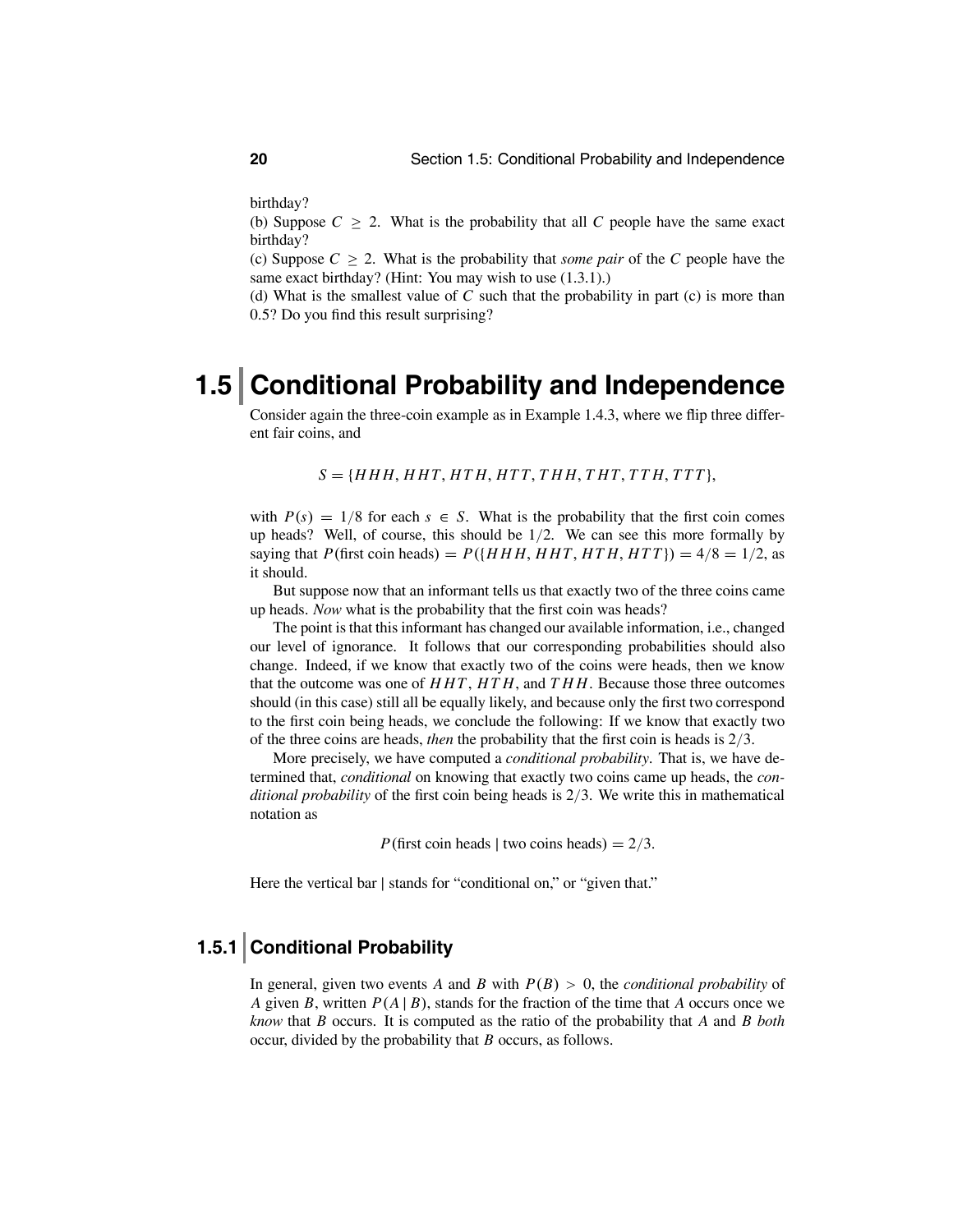**Definition 1.5.1** Given two events *A* and *B*, with  $P(B) > 0$ , the conditional probability of *A* given *B* is equal to

$$
P(A | B) = \frac{P(A \cap B)}{P(B)}.
$$
\n(1.5.1)

The motivation for (1.5.1) is as follows. The event *B* will occur a fraction *P*(*B*) of the time. Also, *both A* and *B* will occur a fraction  $P(A \cap B)$  of the time. The ratio  $P(A \cap B)/P(B)$  thus gives the *proportion* of the times when *B* occurs, that *A also* occurs. That is, if we *ignore* all the times that *B* does not occur and consider only those times that *B* does occur, then the ratio  $P(A \cap B)/P(B)$  equals the fraction of the time that *A* will also occur. This is precisely what is meant by the conditional probability of *A* given *B*.

In the example just computed, *A* is the event that the first coin is heads, while *B* is the event that exactly two coins were heads. Hence, in mathematical terms,  $A =$  ${HHH, HHT, HTH, HTT}$  and  $B = {HHT, HTH, THH}$ . It follows that  $A \cap$  $B = \{HHT, HTH\}$ . Therefore,

$$
P(A | B) = \frac{P(A \cap B)}{P(B)} = \frac{P(\{HHT, HTH\})}{P(\{HHT, HTH, THH\})} = \frac{2/8}{3/8} = 2/3,
$$

as already computed.

On the other hand, we similarly compute that

*P*(first coin tails | two coins heads) =  $1/3$ .

We thus see that conditioning on some event (such as "two coins heads") can make probabilities either increase (as for the event "first coin heads") or decrease (as for the event "first coin tails").

The definition of *<sup>P</sup>*(*<sup>B</sup>* <sup>|</sup> *<sup>A</sup>*) immediately leads to the *multiplication formula*

$$
P(A \cap B) = P(A)P(B \mid A). \tag{1.5.2}
$$

This allows us to compute the joint probability of *A* and *B* when we are given the probability of *A* and the conditional probability of *B* given *A*.

Conditional probability allows us to express Theorem 1.3.1, the law of total probability, in a different and sometimes more helpful way.

**Theorem 1.5.1** (*Law of total probability, conditioned version*) Let *A*1, *A*2,... be events that form a partition of the sample space *S*, each of positive probability. Let *B* be any event. Then  $P(B) = P(A_1)P(B|A_1) + P(A_2)P(B|A_2) + \cdots$ .

**PROOF** The multiplication formula (1.5.2) gives that  $P(A_i \cap B) = P(A_i)P(A_i | B)$ . The result then follows immediately from Theorem 1.3.1.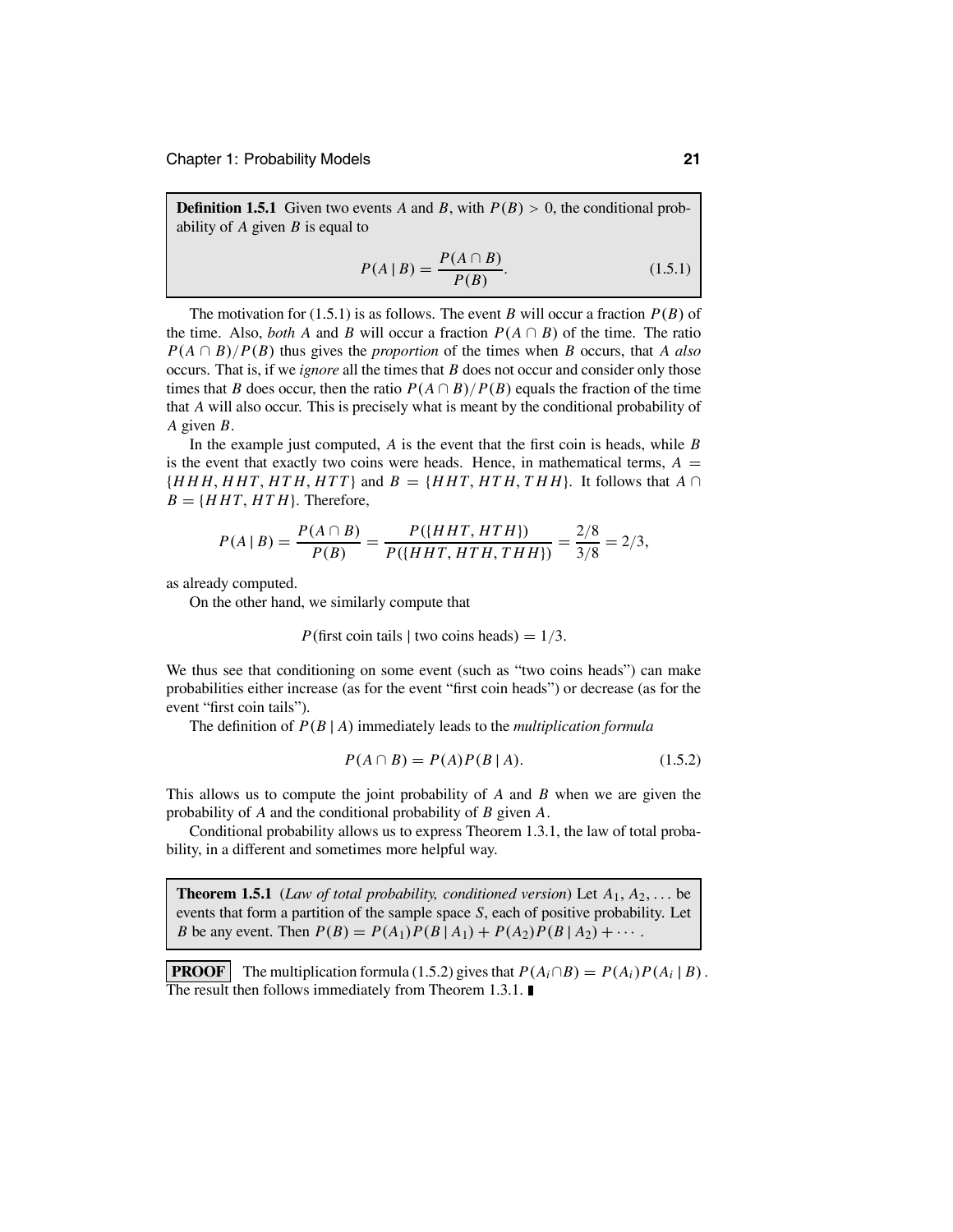#### **EXAMPLE 1.5.1**

Suppose a class contains 60% girls and 40% boys. Suppose that 30% of the girls have long hair, and 20% of the boys have long hair. A student is chosen uniformly at random from the class. What is the probability that the chosen student will have long hair?

To answer this, we let *A*<sup>1</sup> be the set of girls and *A*<sup>2</sup> be the set of boys. Then {*A*1, *<sup>A</sup>*2} is a partition of the class. We further let *<sup>B</sup>* be the set of all students with long hair.

We are interested in  $P(B)$ . We compute this by Theorem 1.5.1 as

$$
P(B) = P(A_1)P(B|A_1) + P(A_2)P(B|A_2) = (0.6)(0.3) + (0.4)(0.2) = 0.26,
$$

so there is a 26% chance that the randomly chosen student has long hair.

Suppose now that *A* and *B* are two events, each of positive probability. In some applications, we are given the values of  $P(A)$ ,  $P(B)$ , and  $P(B|A)$  and want to compute  $P(A | B)$ . The following result establishes a simple relationship among these quantities.

**Theorem 1.5.2** (*Bayes' theorem*) Let *A* and *B* be two events, each of positive probability. Then

$$
P(A | B) = \frac{P(A)}{P(B)} P(B | A).
$$

**PROOF** We compute that

$$
\frac{P(A)}{P(B)}P(B \mid A) = \frac{P(A)}{P(B)}\frac{P(A \cap B)}{P(A)} = \frac{P(A \cap B)}{P(B)} = P(A \mid B).
$$

This gives the result.

Standard applications of the multiplication formula, the law of total probabilities, and Bayes' theorem occur with *two-stage systems*. The response for such systems can be thought of as occurring in two steps or stages. Typically, we are given the probabilities for the first stage and the conditional probabilities for the second stage. The multiplication formula is then used to calculate joint probabilities for what happens at both stages; the law of total probability is used to compute the probabilities for what happens at the second stage; and Bayes' theorem is used to calculate the conditional probabilities for the first stage, given what has occurred at the second stage. We illustrate this by an example.

#### **EXAMPLE 1.5.2**

Suppose urn #1 has 3 red and 2 blue balls, and urn #2 has 4 red and 7 blue balls. Suppose one of the two urns is selected with probability 1/2 each, and then one of the balls within that urn is picked uniformly at random.

What is the probability that urn #2 is selected at the first stage (event *A*) and a blue ball is selected at the second stage (event *B*)? The multiplication formula provides the correct way to compute this probability as

$$
P(A \cap B) = P(A)P(B \mid A) = \frac{1}{2} \frac{7}{11} = \frac{7}{22}.
$$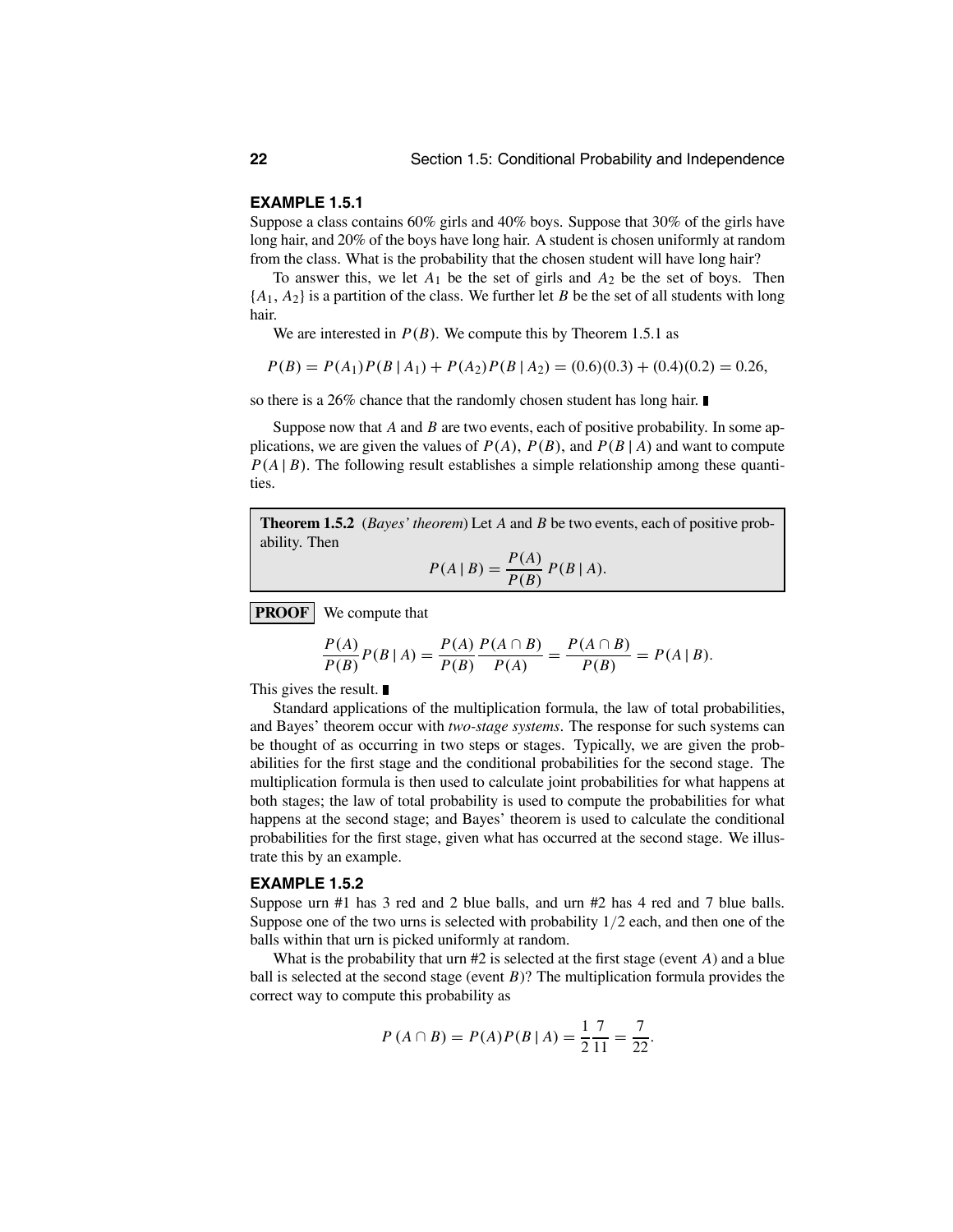Suppose instead we want to compute the probability that a blue ball is obtained. Using the law of total probability (Theorem 1.5.1), we have that

$$
P(B) = P(A)P(B \mid A) + P(A^c)P(B \mid A^c) = \frac{1}{2}\frac{2}{5} + \frac{1}{2}\frac{7}{11}.
$$

Now suppose we are given the information that the ball picked is blue. Then, using Bayes' theorem, the conditional probability that we had selected urn #2 is given by

$$
P(A | B) = \frac{P(A)}{P(B)} P(B | A) = \left(\frac{1/2}{(1/2)(2/5) + (1/2)(7/11)}\right) \frac{7}{11}
$$
  
= 35/57 = 0.614.

Note that, without the information that a blue ball occurred at the second stage, we have that

$$
P(\text{urn #2 selected}) = 1/2.
$$

We see that knowing the ball was blue significantly *increases* the probability that urn #2 was selected. ■

We can represent a two-stage system using a tree, as in Figure 1.5.1. It can be helpful to draw such a figure when carrying out probability computations for such systems. There are two possible outcomes at the first stage and three possible outcomes at the second stage.



Figure 1.5.1: A tree depicting a two-stage system with two possible outcomes at the first stage and three possible outcomes at the second stage.

### **1.5.2 Independence of Events**

Consider now Example 1.4.4, where we roll one fair die and flip one fair coin, so that

 $S = \{1H, 2H, 3H, 4H, 5H, 6H, 1T, 2T, 3T, 4T, 5T, 6T\}$ 

and  $P({s}) = 1/12$  for each  $s \in S$ . Here the probability that the die comes up 5 is equal to  $P({5H, 5T}) = 2/12 = 1/6$ , as it should be.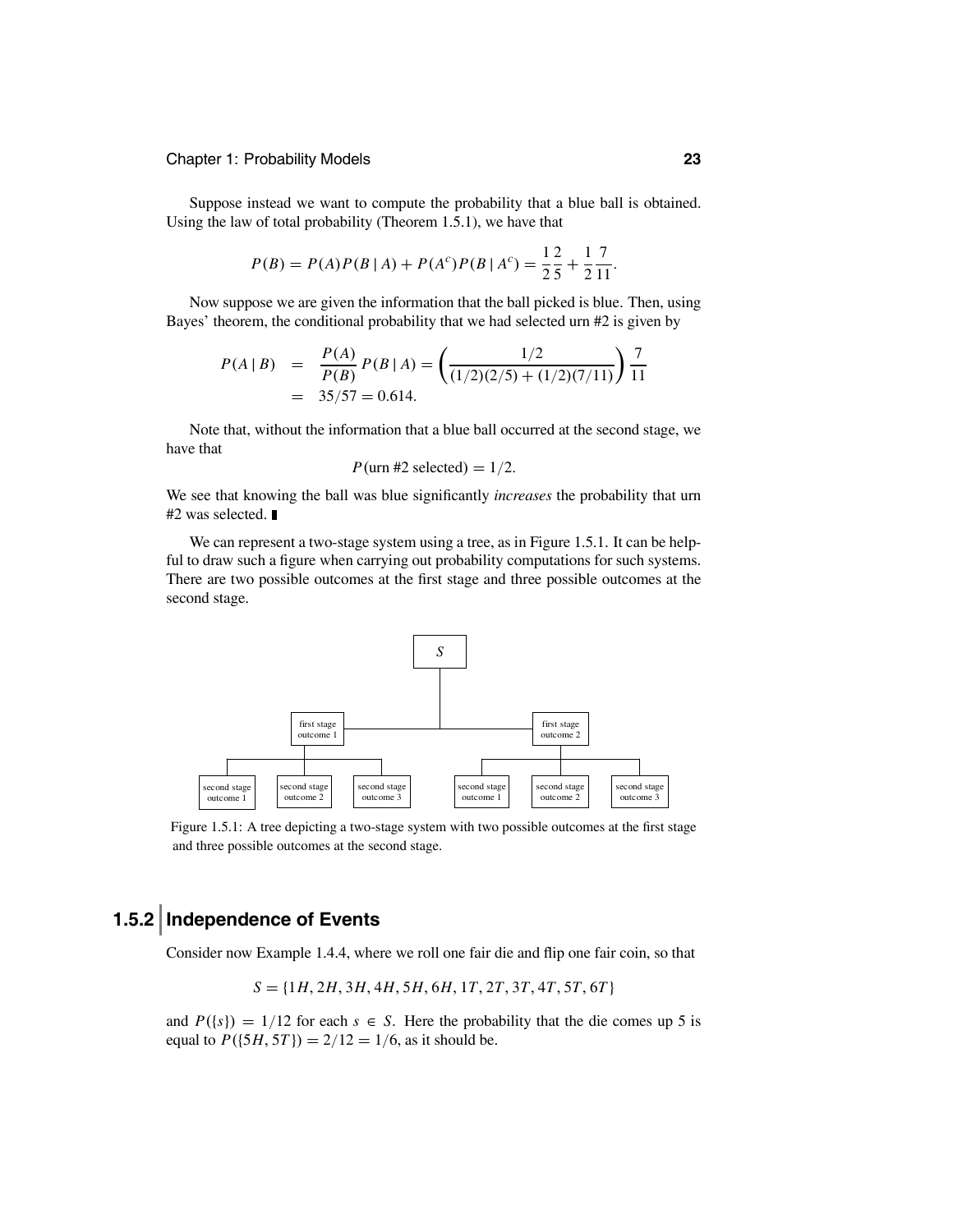But now, what is the probability that the die comes up 5, *conditional* on knowing that the coin came up tails? Well, we can compute that probability as

$$
P(\text{die} = 5 \mid \text{coin} = \text{tails}) = \frac{P(\text{die} = 5 \text{ and coin} = \text{tails})}{P(\text{coin} = \text{tails})}
$$

$$
= \frac{P(\{5T\})}{P(\{1T, 2T, 3T, 4T, 5T, 6T\})}
$$

$$
= \frac{1/12}{6/12} = 1/6.
$$

This is the same as the unconditional probability,  $P$ (die = 5). It seems that knowing that the coin was tails had no effect whatsoever on the probability that the coin came up 5. This property is called *independence*. We say that the coin and the die are *independent* in this example, to indicate that the occurrence of one does not have any influence on the probability of the other occurring.

More formally, we make the following definition.

| <b>Definition 1.5.2</b> Two events A and B are <i>independent</i> if                                                                                                     |
|--------------------------------------------------------------------------------------------------------------------------------------------------------------------------|
| $P(A \cap B) = P(A) P(B).$                                                                                                                                               |
| Now, because $P(A   B) = P(A \cap B)/P(B)$ , we see that A and B are independent<br>if and only if $P(A   B) = P(A)$ or $P(B   A) = P(B)$ , provided that $P(A) > 0$ and |

if and only if  $P(A | B) = P(A)$  or  $P(B | A) = P(B)$ , provided that  $P(A) > 0$  and  $P(B) > 0$ . Definition 1.5.2 has the advantage that it remains valid even if  $P(B) = 0$ or  $P(A) = 0$ , respectively. Intuitively, events A and B are independent if neither one has any impact on the probability of the other.

#### **EXAMPLE 1.5.3**

In Example 1.4.4, if *A* is the event that the die was 5, and *B* is the event that the coin was tails, then  $P(A) = P({5H, 5T}) = 2/12 = 1/6$ , and

$$
P(B) = P({1T, 2T, 3T, 4T, 5T, 6T}) = 6/12 = 1/2.
$$

Also,  $P(A \cap B) = P({5T}) = 1/12$ , which is indeed equal to  $(1/6)(1/2)$ . Hence, *A* and *B* are independent in this case.

For multiple events, the definition of independence is somewhat more involved.

**Definition 1.5.3** A collection of events *A*1, *A*2, *A*3,... are *independent* if

$$
P(A_{i_1} \cap \cdots \cap A_{i_j}) = P(A_{i_1}) \cdots P(A_{i_j})
$$

for *any* finite subcollection  $A_{i_1}, \ldots, A_{i_j}$  of distinct events.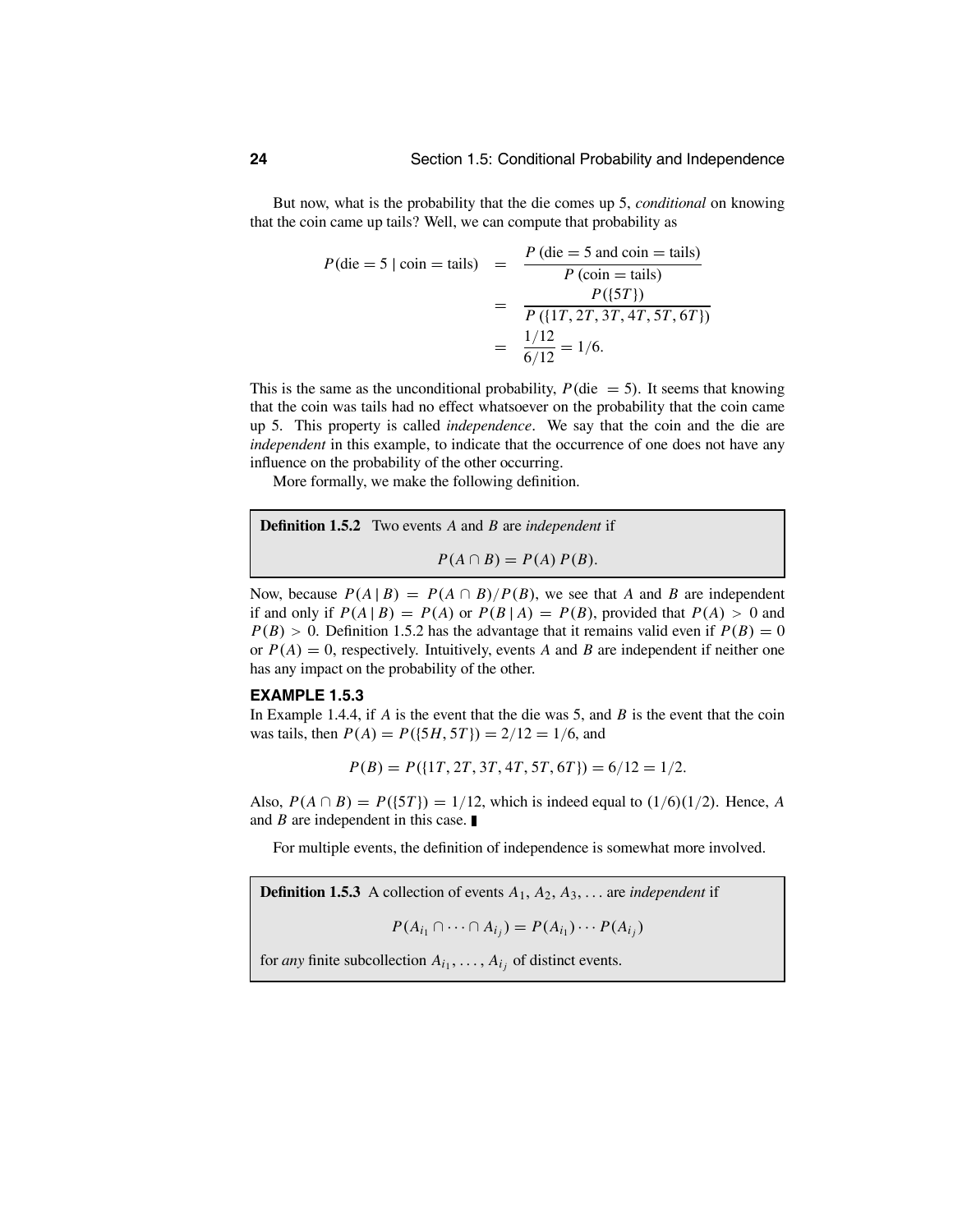#### **EXAMPLE 1.5.4**

According to Definition 1.5.3, three events *A*, *B*, and *C* are independent if *all* of the following equations hold:

$$
P(A \cap B) = P(A)P(B),
$$
  
\n
$$
P(A \cap C) = P(A)P(C),
$$
  
\n
$$
P(B \cap C) = P(B)P(C),
$$
\n(1.5.3)

and

$$
P(A \cap B \cap C) = P(A)P(B)P(C). \qquad (1.5.4)
$$

It is not sufficient to check just*some* of these conditions to verify independence. For example, suppose that  $S = \{1, 2, 3, 4\}$ , with  $P(\{1\}) = P(\{2\}) = P(\{3\}) = P(\{4\}) =$ 1/4. Let  $A = \{1, 2\}$ ,  $B = \{1, 3\}$ , and  $C = \{1, 4\}$ . Then each of the three equations (1.5.3) holds, but equation (1.5.4) does not hold. Here, the events *A*, *B*, and *C* are called *pairwise independent*, but they are not independent.

#### **Summary of Section 1.5**

- Conditional probability measures the probability that *<sup>A</sup>* occurs given that *<sup>B</sup>* occurs; it is given by  $P(A | B) = P(A \cap B) / P(B)$ .
- Conditional probability satisfies its own law of total probability.
- Events are independent if they have no effect on each other's probabilities. Formally, this means that  $P(A \cap B) = P(A)P(B)$ .
- If *A* and *B* are independent, and  $P(A) > 0$  and  $P(B) > 0$ , then  $P(A | B) =$ *P*(*A*) and  $P(B | A) = P(B)$ .

#### **EXERCISES**

**1.5.1** Suppose that we roll four fair six-sided dice.

(a) What is the conditional probability that the first die shows 2, conditional on the event that exactly three dice show 2?

(b) What is the conditional probability that the first die shows 2, conditional on the event that *at least* three dice show 2?

**1.5.2** Suppose we flip two fair coins and roll one fair six-sided die.

(a) What is the probability that the number of heads equals the number showing on the die?

(b) What is the conditional probability that the number of heads equals the number showing on the die, conditional on knowing that the die showed 1?

(c) Is the answer for part (b) larger or smaller than the answer for part (a)? Explain intuitively why this is so.

**1.5.3** Suppose we flip three fair coins.

(a) What is the probability that all three coins are heads?

(b) What is the conditional probability that all three coins are heads, conditional on knowing that the number of heads is odd?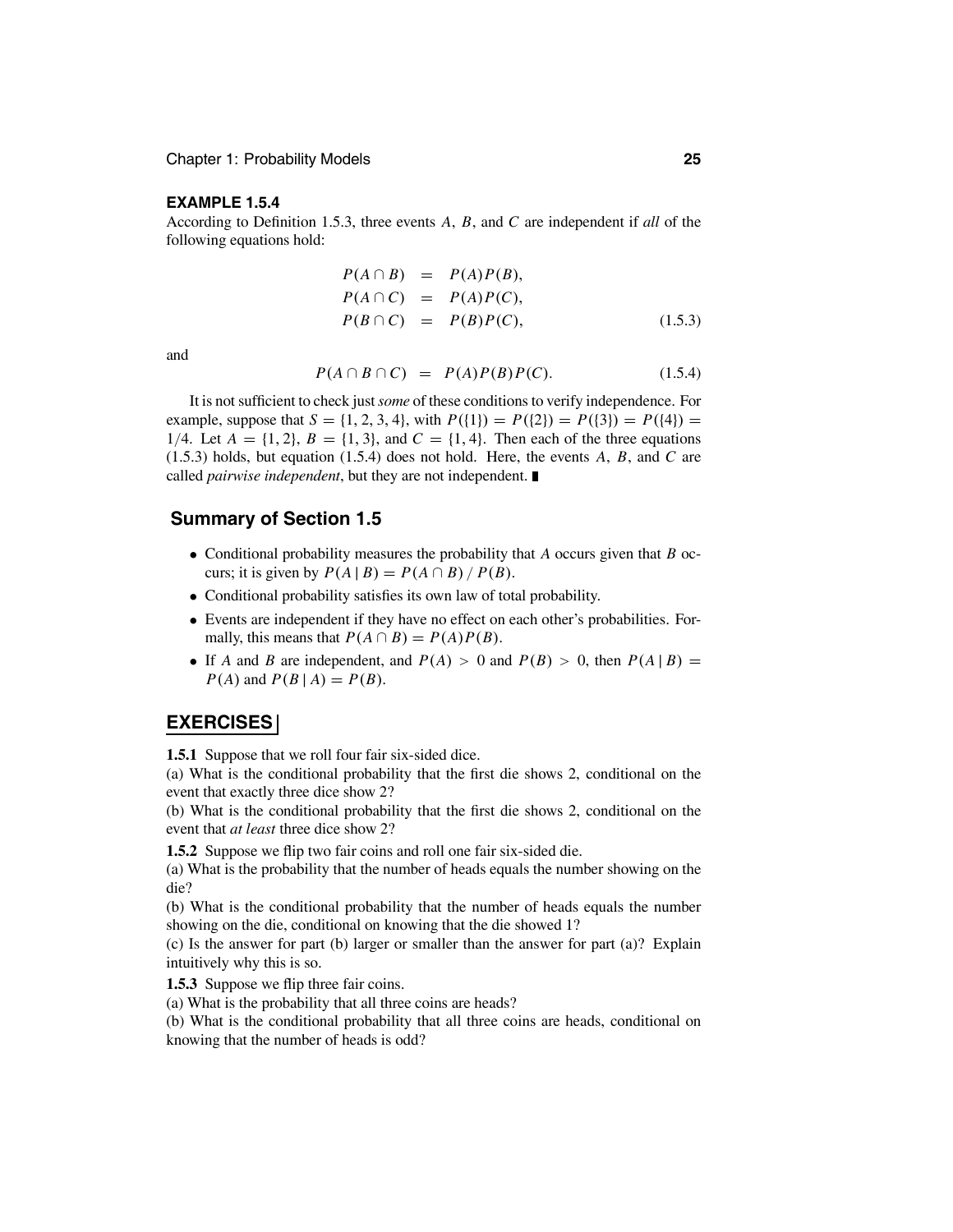(c) What is the conditional probability that all three coins are heads, given that the number of heads is even?

**1.5.4** Suppose we deal five cards from an ordinary 52-card deck. What is the conditional probability that all five cards are spades, given that at least four of them are spades?

**1.5.5** Suppose we deal five cards from an ordinary 52-card deck. What is the conditional probability that the hand contains all four aces, given that the hand contains at least four aces?

**1.5.6** Suppose we deal five cards from an ordinary 52-card deck. What is the conditional probability that the hand contains no pairs, given that it contains no spades?

**1.5.7** Suppose a baseball pitcher throws fastballs 80% of the time and curveballs 20% of the time. Suppose a batter hits a home run on 8% of all fastball pitches, and on 5% of all curveball pitches. What is the probability that this batter will hit a home run on this pitcher's next pitch?

**1.5.8** Suppose the probability of snow is 20%, and the probability of a traffic accident is 10%. Suppose further that the *conditional* probability of an accident, given that it snows, is 40%. What is the conditional probability that it snows, given that there is an accident?

**1.5.9** Suppose we roll two fair six-sided dice, one red and one blue. Let *A* be the event that the two dice show the same value. Let *B* be the event that the sum of the two dice is equal to 12. Let *C* be the event that the red die shows 4. Let *D* be the event that the blue die shows 4.

(a) Are *A* and *B* independent?

(b) Are *A* and *C* independent?

(c) Are *A* and *D* independent?

(d) Are *C* and *D* independent?

(e) Are *A*, *C*, and *D* all independent?

**1.5.10** Consider two urns, labelled urn #1 and urn #2. Suppose, as in Exercise 1.4.11, that urn #1 has 5 red and 7 blue balls, that urn #2 has 6 red and 12 blue balls, and that we pick three balls uniformly at random from each of the two urns. Conditional on the fact that all six chosen balls are the same color, what is the conditional probability that this color is red?

**1.5.11** Suppose we roll a fair six-sided die and then flip a number of fair coins equal to the number showing on the die. (For example, if the die shows 4, then we flip 4 coins.) (a) What is the probability that the number of heads equals 3?

(b) Conditional on knowing that the number of heads equals 3, what is the conditional probability that the die showed the number 5?

**1.5.12** Suppose we roll a fair six-sided die and then pick a number of cards from a well-shuffled deck equal to the number showing on the die. (For example, if the die shows 4, then we pick 4 cards.)

(a) What is the probability that the number of jacks in our hand equals 2?

(b) Conditional on knowing that the number of jacks in our hand equals 2, what is the conditional probability that the die showed the number 3?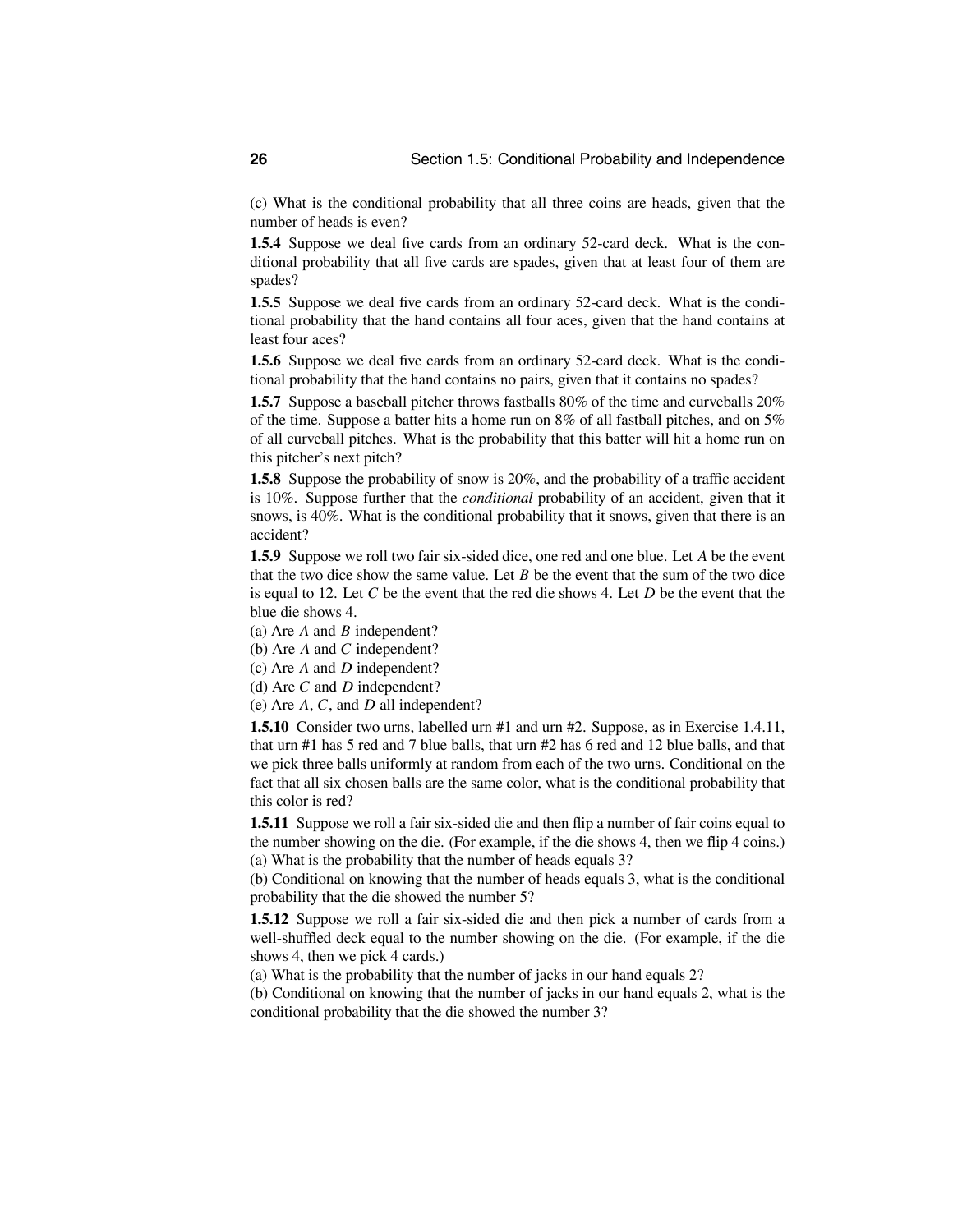#### **PROBLEMS**

**1.5.13** Consider three cards, as follows: One is red on both sides, one is black on both sides, and one is red on one side and black on the other. Suppose the cards are placed in a hat, and one is chosen at random. Suppose further that this card is placed flat on the table, so we can see one side only.

(a) What is the probability that this one side is red?

(b) Conditional on this one side being red, what is the probability that the card showing is the one that is red on both sides? (Hint: The answer is somewhat surprising.)

(c) Suppose you wanted to verify the answer in part (b), using an actual, physical experiment. Explain how you could do this.

**1.5.14** Prove that *A* and *B* are independent if and only if *A<sup>C</sup>* and *B* are independent. **1.5.15** Let *A* and *B* be events of positive probability. Prove that  $P(A | B) > P(A)$  if and only if  $P(B | A) > P(B)$ .

#### **CHALLENGES**

**1.5.16** Suppose we roll three fair six-sided dice. Compute the conditional probability that the first die shows 4, given that the sum of the three numbers showing is 12.

**1.5.17** *(The game of craps)* The game of craps is played by rolling two fair, six-sided dice. On the first roll, if the sum of the two numbers showing equals 2, 3, or 12, then the player immediately loses. If the sum equals 7 or 11, then the player immediately wins. If the sum equals any other value, then this value becomes the player's "point." The player then repeatedly rolls the two dice, until such time as he or she either rolls the point value again (in which case he or she wins) or rolls a 7 (in which case he or she loses).

(a) Suppose the player's point is equal to 4. Conditional on this, what is the conditional probability that he or she will win (i.e., will roll another 4 before rolling a 7)? (Hint: The final roll will be either a 4 or 7; what is the conditional probability that it is a 4?)

(b) For  $2 < i < 12$ , let  $p_i$  be the conditional probability that the player will win, conditional on having rolled *i* on the first roll. Compute  $p_i$  for all *i* with  $2 \le i \le 12$ . (Hint: You've already done this for  $i = 4$  in part (b). Also, the cases  $i = 2, 3, 7, 11, 12$ are trivial. The other cases are similar to the  $i = 4$  case.)

(c) Compute the overall probability that a player will win at craps. (Hint: Use part (b) and Theorem 1.5.1.)

**1.5.18** *(The Monty Hall problem)* Suppose there are three doors, labeled A, B, and C. A new car is behind one of the three doors, but you don't know which. You select one of the doors, say, door A. The host then opens one of doors B or C, as follows: If the car is behind B, then they open C; if the car is behind C, then they open B; if the car is behind A, then they open either B or C with probability 1/2 each. (In any case, the door opened by the host will *not* have the car behind it.) The host then gives you the *option* of either sticking with your original door choice (i.e., A), or switching to the remaining unopened door (i.e., whichever of B or C the host did not open). You then win (i.e., get to keep the car) if and only if the car is behind your final door selection. (Source: *Parade Magazine*, "Ask Marilyn" column, September 9, 1990.) Suppose for definiteness that the host opens door B.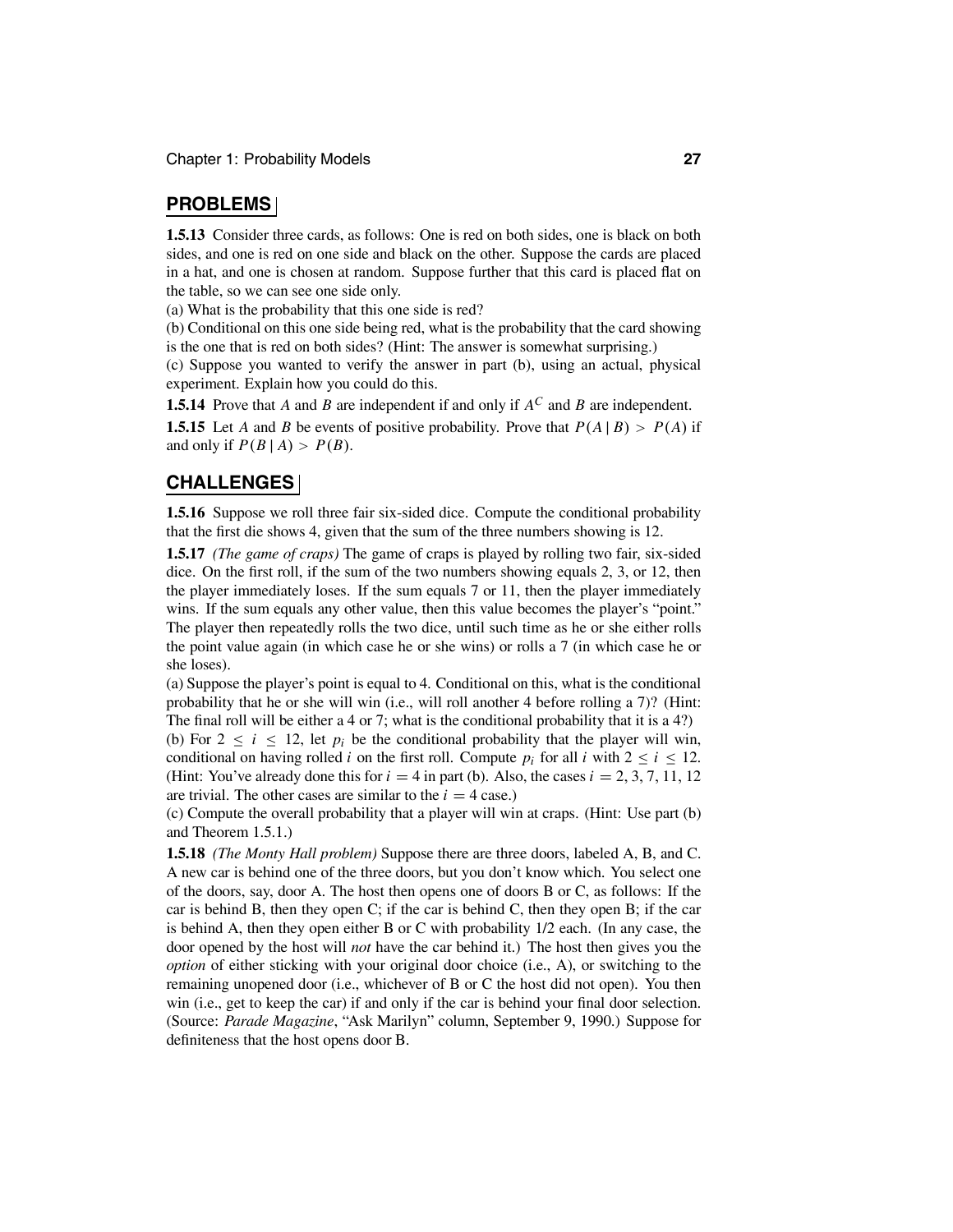(a) If you stick with your original choice (i.e., door A), conditional on the host having opened door B, then what is your probability of winning? (Hint: First condition on the true location of the car. Then use Theorem 1.5.2.)

(b) If you switch to the remaining door (i.e., door C), conditional on the host having opened door B, then what is your probability of winning?

(c) Do you find the result of parts (a) and (b) surprising? How could you design a physical experiment to verify the result?

(d) Suppose we change the rules so that, if you originally chose A and the car was indeed behind A, then the host always opens door B. How would the answers to parts (a) and (b) change in this case?

(e) Suppose we change the rules so that, if you originally chose A, then the host always opens door B *no matter where the car is*. We then *condition* on the fact that door B happened *not* to have a car behind it. How would the answers to parts (a) and (b) change in this case?

#### **DISCUSSION TOPICS**

**1.5.19** Suppose two people each flip a fair coin simultaneously. Will the results of the two flips usually be independent? Under what sorts of circumstances might they not be independent? (List as many such circumstances as you can.)

**1.5.20** Suppose you are able to repeat an experiment many times, and you wish to check whether or not two events are independent. How might you go about this?

**1.5.21** The Monty Hall problem (Challenge 1.5.18) was originally presented by Marilyn von Savant, writing in the "Ask Marilyn" column of *Parade Magazine*. She gave the correct answer. However, many people (including some well-known mathematicians, plus many laypeople) wrote in to complain that her answer was incorrect. The controversy dragged on for months, with many letters and very strong language written by both sides (in the end, von Savant was vindicated). Part of the confusion lay in the assumptions being made, e.g., some people misinterpreted her question as that of the modified version of part (e) of Challenge 1.5.18. However, a lot of the confusion was simply due to mathematical errors and misunderstandings. (Source: *Parade Magazine*, "Ask Marilyn" column, September 9, 1990; December 2, 1990; February 17, 1991; July 7, 1991.)

(a) Does it surprise you that so many people, including well-known mathematicians, made errors in solving this problem? Why or why not?

(b) Does it surprise you that so many people, including many laypeople, cared so strongly about the answer to this problem? Why or why not?

### **1.6 Continuity of** *P*

Suppose  $A_1, A_2, \ldots$  is a sequence of events that are getting "closer" (in some sense) to another event, *A*. Then we might expect that the probabilities  $P(A_1), P(A_2), \ldots$  are getting close to  $P(A)$ , i.e., that  $\lim_{n\to\infty} P(A_n) = P(A)$ . But can we be sure about this?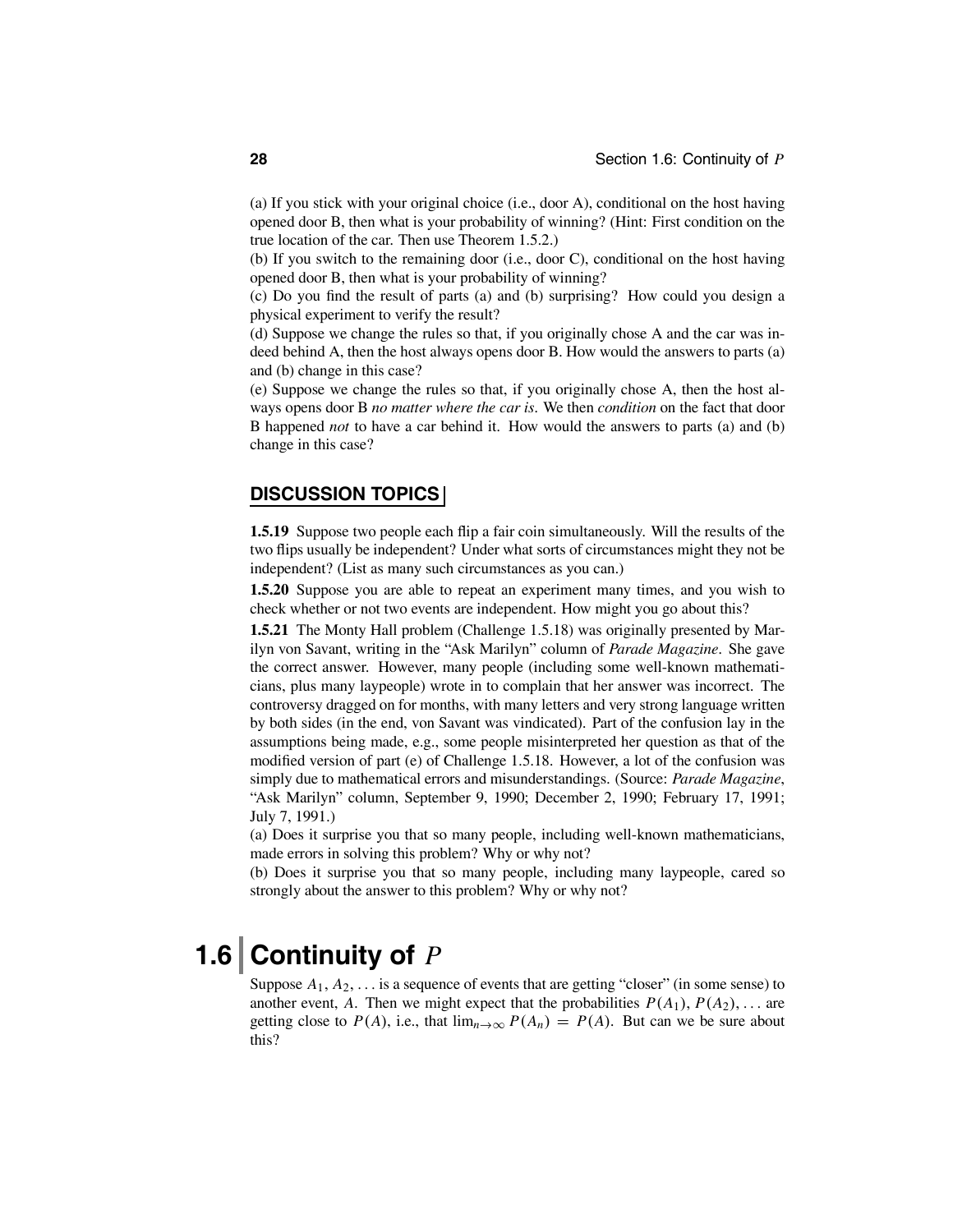Properties like this, which say that  $P(A_n)$  is close to  $P(A)$  whenever  $A_n$  is "close" to *A*, are called *continuity properties*. The above question can thus be translated, roughly, as asking whether or not probability measures *P* are "continuous." It turns out that *P* is indeed continuous in some sense.

Specifically, let us write  $\{A_n\}$   $\nearrow$  *A* and say that the sequence  $\{A_n\}$  *increases* to *A*, if  $A_1 \subseteq A_2 \subseteq A_3 \subseteq \cdots$ , and also  $\bigcup_{n=1}^{\infty} A_n = A$ . That is, the sequence of events is an *increasing* sequence, and furthermore its union is equal to *A*. For example, if  $A_n = (1/n, n]$ , then  $A_1 \subseteq A_2 \subseteq \cdots$  and  $\bigcup_{n=1}^{\infty} A_n = (0, \infty)$ . Hence,  $\{(1/n, n]\}$   $\geq$   $(0, \infty)$ . Figure 1.6.1 depicts an increasing sequence of subsets.



Figure 1.6.1: An increasing sequence of subsets  $A_1 \subseteq A_2 \subseteq A_3 \subseteq \ldots$ 

Similarly, let us write  $\{A_n\}$   $\searrow$  *A* and say that the sequence  $\{A_n\}$  *decreases* to *A*, if  $A_1 \supseteq A_2 \supseteq A_3 \supseteqeq \cdots$ , and also  $\bigcap_{n=1}^{\infty} A_n = A$ . That is, the sequence of events is a *decreasing* sequence, and furthermore its intersection is equal to *A*. For example, if  $A_n = (-1/n, 1/n]$ , then  $A_1 \supseteq A_2 \supseteqeqcdots$  and  $\bigcap_{n=1}^{\infty} A_n = \{0\}$ . Hence,  $\{(-1/n, 1/n]\} \searrow \{0\}$ . Figure 1.6.2 depicts a decreasing sequence of subsets.



Figure 1.6.2: A decreasing sequence of subsets  $A_1 \supseteq A_2 \supseteq A_3 \supseteq \dots$ 

We will consider such sequences of sets at several points in the text. For this we need the following result.

**Theorem 1.6.1** Let  $A$ ,  $A_1$ ,  $A_2$ , ... be events, and suppose that either  $\{A_n\}$   $\nearrow$   $A$  or  ${A_n} \searrow A$ . Then

$$
\lim_{n\to\infty}P(A_n)=P(A).
$$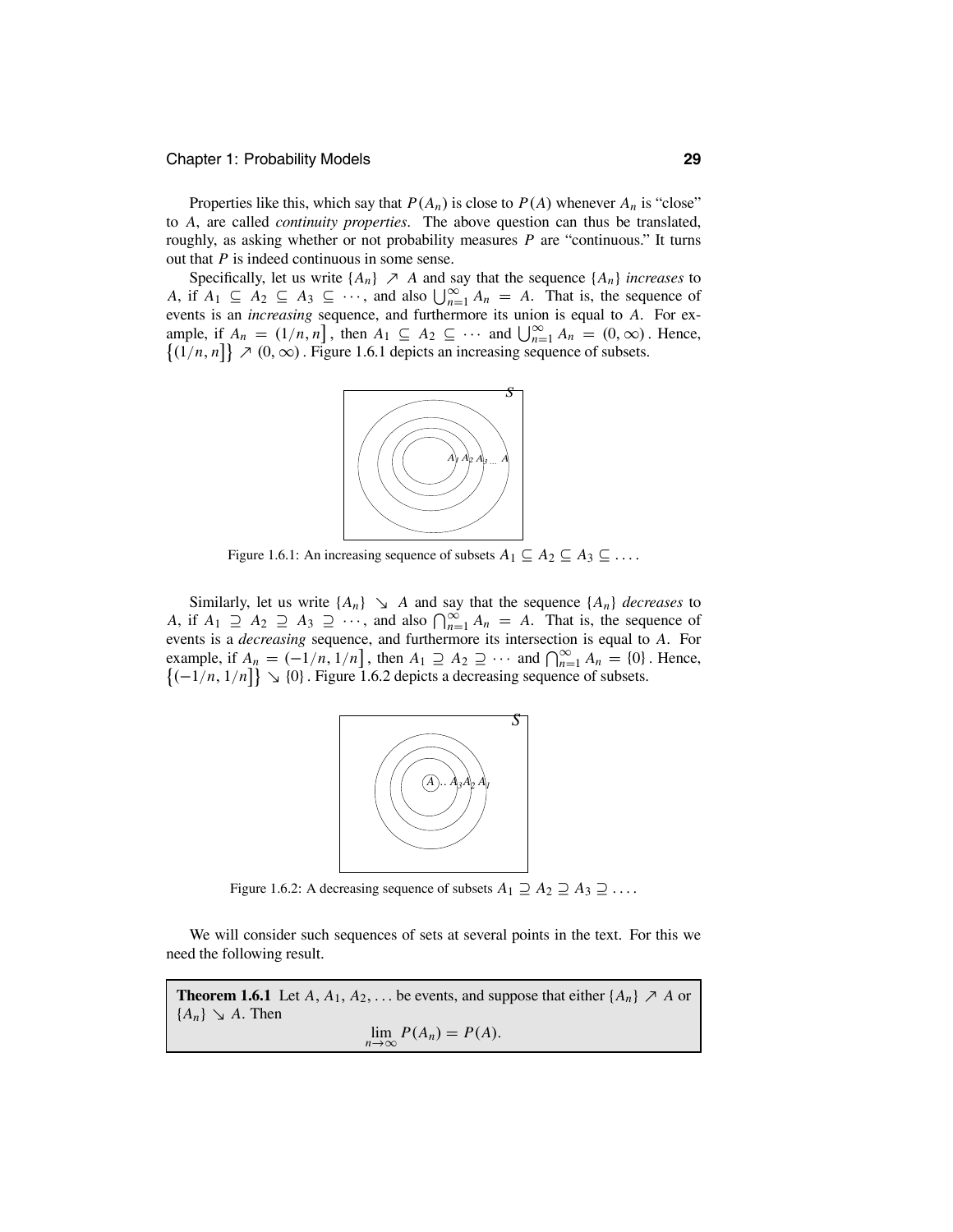**PROOF** See Section 1.7 for the proof of this theorem.

#### **EXAMPLE 1.6.1**

Suppose *S* is the set of all positive integers, with  $P(s) = 2^{-s}$  for all  $s \in S$ . Then what is  $P({5, 6, 7, 8, \ldots})$ ?

We begin by noting that the events  $A_n = \{5, 6, 7, 8, \ldots, n\}$  increase to  $A =$  ${5, 6, 7, 8, \ldots}$ , i.e.,  ${A_n} \nearrow A$ . Hence, using continuity of probabilities, we must have

$$
P(\{5, 6, 7, 8, \ldots\}) = \lim_{n \to \infty} P(\{5, 6, 7, 8, \ldots, n\})
$$
  
= 
$$
\lim_{n \to \infty} (P(5) + P(6) + \cdots + P(n))
$$
  
= 
$$
\lim_{n \to \infty} (2^{-5} + 2^{-6} + \cdots + 2^{-n}) = \lim_{n \to \infty} \left(\frac{2^{-5} - 2^{-n-1}}{1 - 2^{-1}}\right)
$$
  
= 
$$
\lim_{n \to \infty} (2^{-4} - 2^{-n}) = 2^{-4} = 1/16.
$$

Alternatively, we could use countable additivity directly, to conclude that

$$
P({5, 6, 7, 8, \ldots}) = P(5) + P(6) + P(7) + \cdots,
$$

which amounts to the same thing.

#### **EXAMPLE 1.6.2**

Let *P* be *some* probability measure on the space  $S = R<sup>1</sup>$ . Suppose

$$
P((3,5+1/n)) \ge \delta
$$

for all *n*, where  $\delta > 0$ . Let  $A_n = (3, 5 + 1/n)$ . Then  $\{A_n\} \searrow A$  where  $A = (3, 5]$ . Hence, we must have  $P(A) = P((3, 5]) \ge \delta$  as well.

Note, however, that we could still have  $P((3, 5)) = 0$ . For example, perhaps  $P({5}) = \delta$ , but  $P({(3, 5)}) = 0$ .

#### **Summary of Section 1.6**

- If  $\{A_n\}$   $\geq$  *A* or  $\{A_n\}$   $\searrow$  *A*, then  $\lim_{n\to\infty} P(A_n) = P(A)$ .
- This allows us to compute or bound various probabilities that otherwise could not be understood.

#### **EXERCISES**

**1.6.1** Suppose that  $S = \{1, 2, 3, ...\}$  is the set of all positive integers and that  $P(\{s\}) =$ 2<sup> $−s$ </sup> for all  $s \in S$ . Compute  $P(A)$  where  $A = \{2, 4, 6, ...\}$  is the set of all *even* positive integers. Do this in two ways — by using continuity of *P* (together with finite additivity) and by using countable additivity.

**1.6.2** Consider the uniform distribution on [0, 1]. Compute (with proof)

$$
\lim_{n \to \infty} P([1/4, 1 - e^{-n}]).
$$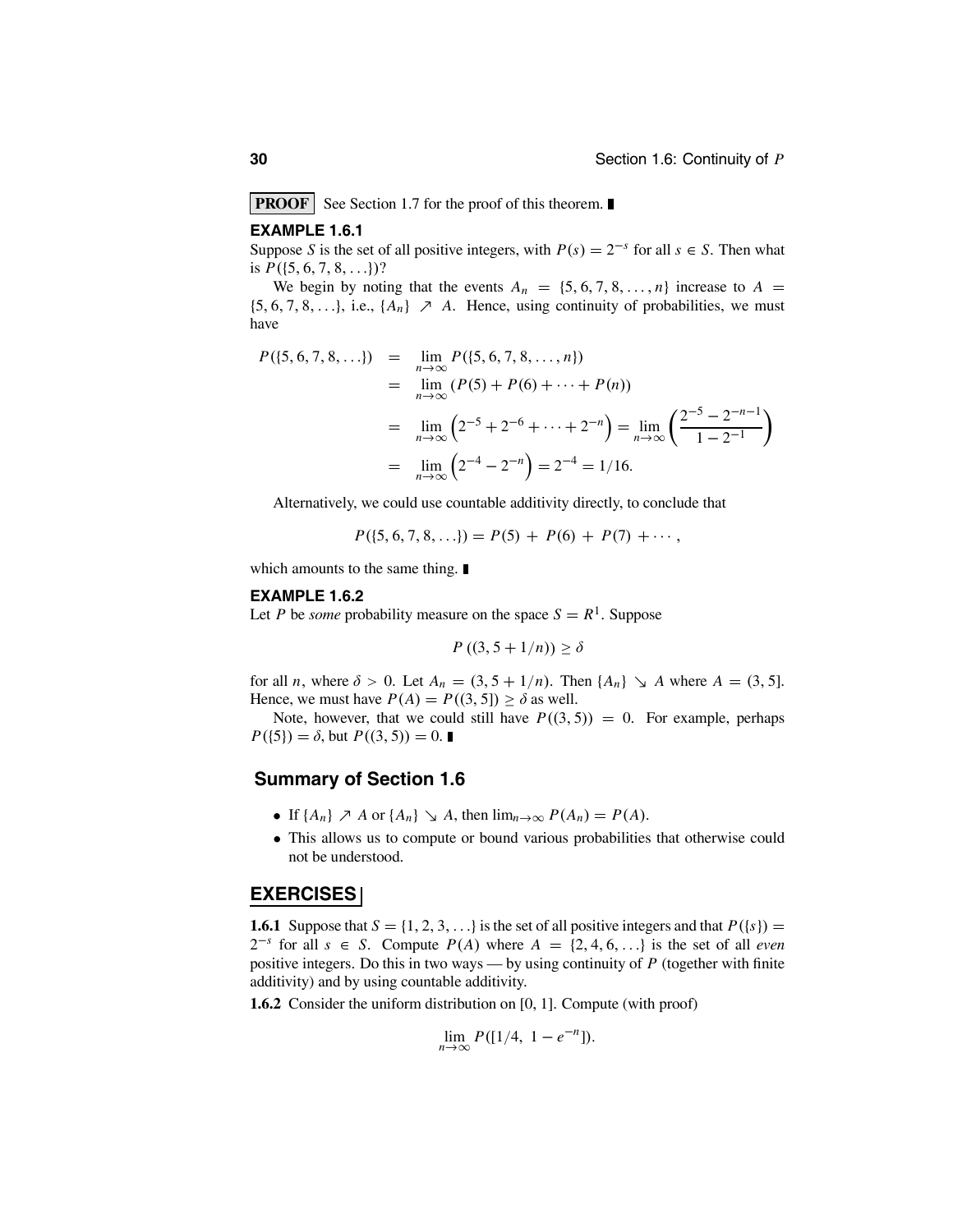**1.6.3** Suppose that  $S = \{1, 2, 3, \ldots\}$  is the set of all positive integers and that P is *some* probability measure on *S*. Prove that we must have

$$
\lim_{n\to\infty} P(\{1,2,\ldots,n\})=1.
$$

**1.6.4** Suppose  $P([0, \frac{8}{4+n}]) = \frac{2+e^{-n}}{6}$  for all  $n = 1, 2, 3, ...$  What must  $P({0})$  be? **1.6.5** Suppose  $P([0, 1]) = 1$ , but  $P([1/n, 1]) = 0$  for all  $n = 1, 2, 3, \ldots$ . What must *<sup>P</sup>*({0}) be? **1.6.6** Suppose  $P([1/n, 1/2]) \le 1/3$  for all  $n = 1, 2, 3, \ldots$ . (a) Must we have  $P((0, 1/2]) \le 1/3$ ?

(b) Must we have  $P([0, 1/2]) \le 1/3$ ?

**1.6.7** Suppose  $P([0, \infty)) = 1$ . Prove that there is some *n* such that  $P([0, n]) > 0.9$ .

**1.6.8** Suppose  $P((0, 1/2]) = 1/3$ . Prove that there is some *n* such that  $P([1/n, 1/2]) > 1/3$ . 1/4.

**1.6.9** Suppose  $P([0, 1/2]) = 1/3$ . Must there be some *n* such that  $P([1/n, 1/2]) >$ 1/4?

#### **PROBLEMS**

**1.6.10** Let *P* be *some* probability measure on sample space  $S = [0, 1]$ . (a) Prove that we must have  $\lim_{n\to\infty} P((0, 1/n) = 0$ . (b) Show by example that we might have  $\lim_{n\to\infty} P([0, 1/n)) > 0$ .

#### **CHALLENGES**

**1.6.11** Suppose we know that *P* is *finitely* additive, but we do *not* know that it is *countably* additive. In other words, we know that  $P(A_1 \cup \cdots \cup A_n) = P(A_1) + \cdots +$  $P(A_n)$  for any finite collection of disjoint events  $\{A_1, \ldots, A_n\}$ , but we do not know about  $P(A_1 \cup A_2 \cup \cdots)$  for infinite collections of disjoint events. Suppose further that we know that  $P$  is continuous in the sense of Theorem 1.6.1. Using this, give a *proof* that *P* must be countably additive. (In effect, you are proving that continuity of *P* is *equivalent* to countable additivity of *P*, at least once we know that *P* is finitely additive.)

# **1.7 Further Proofs (Advanced)**

#### **Proof of Theorem 1.3.4**

*We want to prove that whenever A*1, *A*2,... *is a finite or countably infinite sequence of events, not necessarily disjoint, then*  $P(A_1 \cup A_2 \cup \cdots) \leq P(A_1) + P(A_2) + \cdots$ .

Let *B*<sub>1</sub> = *A*<sub>1</sub>, and for *n* ≥ 2, let *B<sub>n</sub>* = *A<sub>n</sub>* ∩ (*A*<sub>1</sub> ∪ · · · ∪ *A<sub>n−1</sub>*)<sup>*c*</sup>. Then *B*<sub>1</sub>, *B*<sub>2</sub>, ... are disjoint,  $B_1 \cup B_2 \cup \cdots = A_1 \cup A_2 \cup \cdots$  and, by additivity,

$$
P(A_1 \cup A_2 \cup \cdots) = P(B_1 \cup B_2 \cup \cdots) = P(B_1) + P(B_2) + \cdots. \tag{1.7.1}
$$